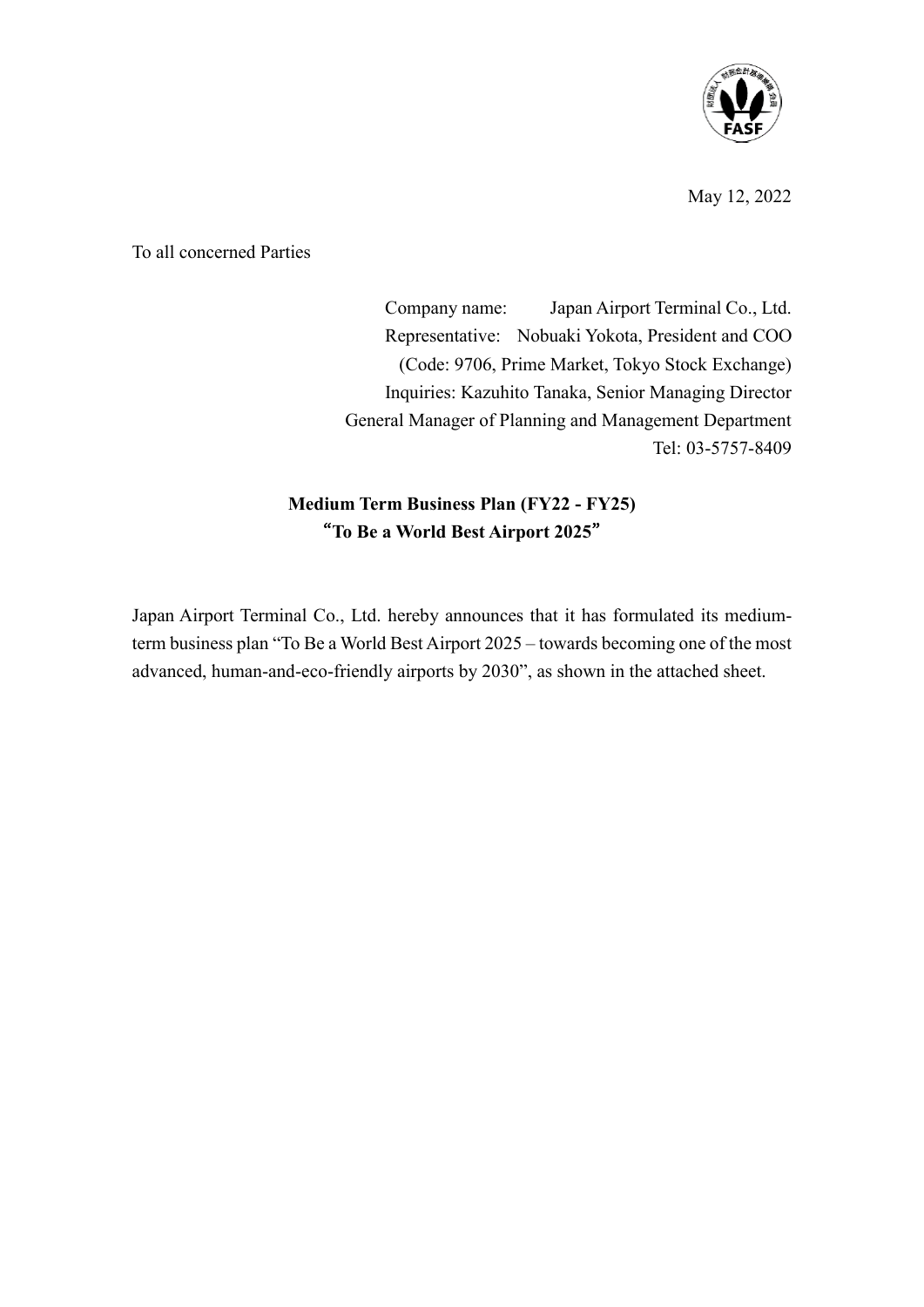# **Medium-Term Business Plan (FY22–FY25) "To Be a World Best Airport 2025 - towards becoming one of the most advanced, human-and-eco-friendly airports by 2030 -"**

(May 12, 2022)

\* This document has been translated from the Japanese original, for reference purposes only. If there is any discrepancy between this translated document and the Japanese original, the original shall prevail.

*Japan Airport Terminal Co., Ltd.*

*https://www.tokyo-airport-bldg.co.jp/*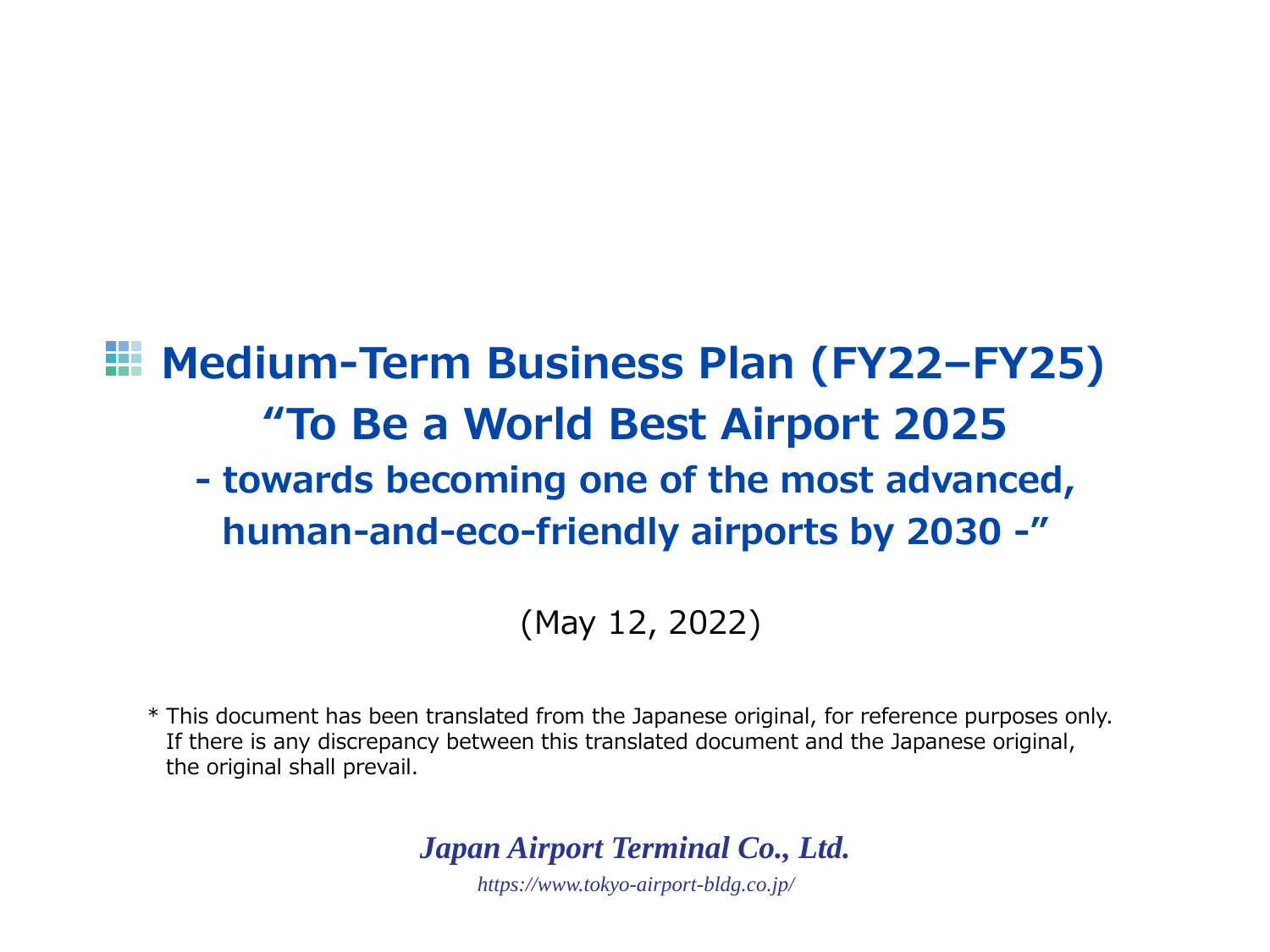# **Medium-Term Business Plan (FY22-FY25) "To Be a World Best Airport 2025 -towards becoming one of the most advanced, human-and-eco-friendly airports by 2030-"**

|                | 1 Review of the Previous Medium-Term Business Plan         | P 2                  |
|----------------|------------------------------------------------------------|----------------------|
|                | 2 Changes in the Environment Surrounding Haneda Airport    | P.<br>$\overline{4}$ |
|                | 3 The Goal of Our Group                                    | P 5                  |
|                | 4 Our Goals for 2030                                       | P 6                  |
|                | 5 Positioning of the Medium-Term Business Plan (FY22–FY25) | P 7                  |
|                | 6 Direction of Strategy                                    | P 8                  |
| 7 <sup>7</sup> | Sustainability                                             | P 13                 |
|                | 8 Strategy Road Map                                        | P 16                 |
| 9              | <b>Numerical Goals</b>                                     | P 17                 |
|                | 10 Investment Plan                                         | P 18                 |
|                | 11 Estimated Number of Travelers                           | P 19                 |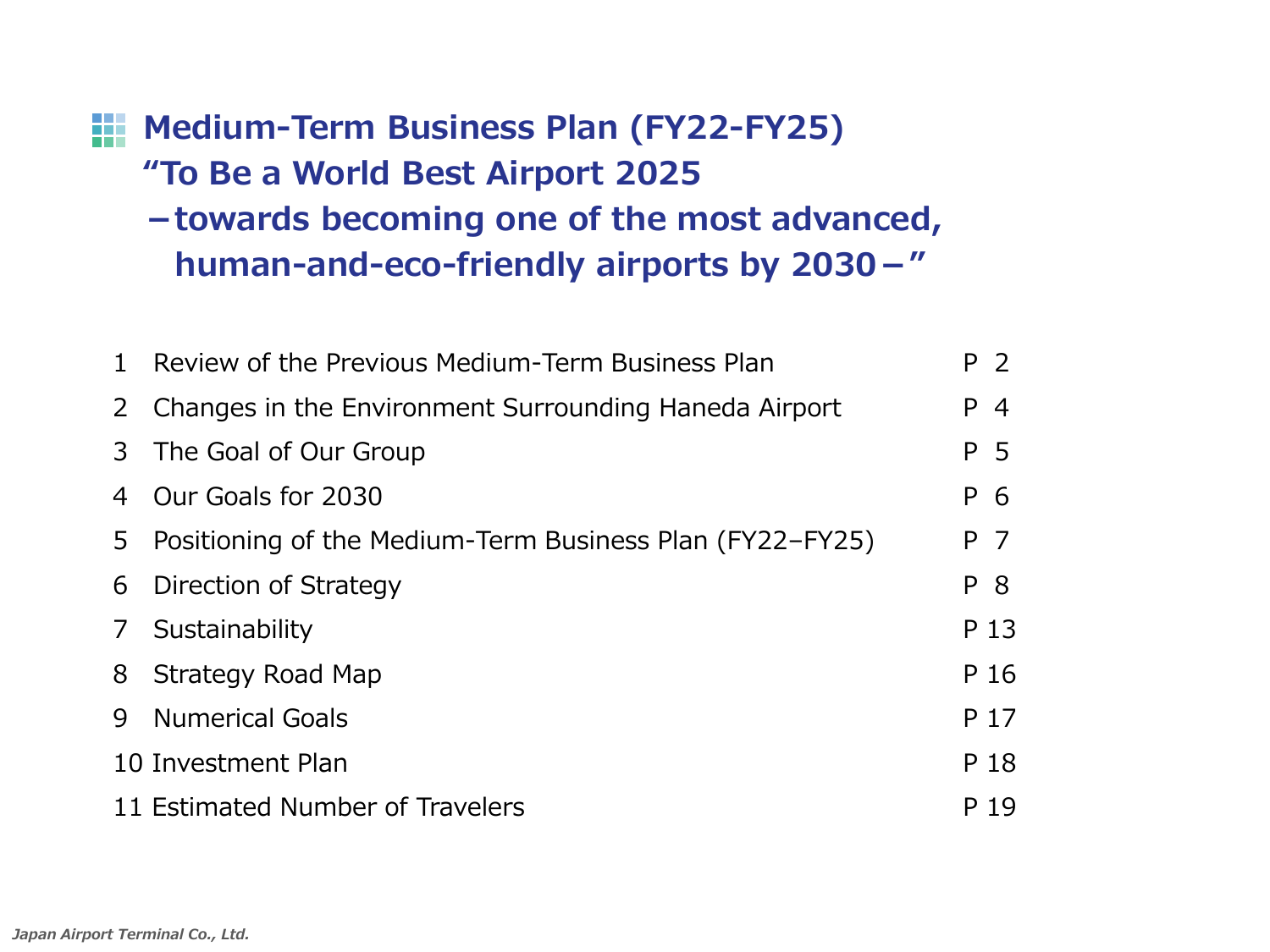The Japan Airport Terminal Group (hereinafter "JAT Group") has formulated its medium-term business plan "To Be a World Best Airport 2025 – towards becoming one of the most advanced, human-and-eco-friendly airports by 2030", for the period from FY 2022 to 2025, in order to achieve its long-term vision "To Be a World Best Airport" which aims to provide the maximum satisfaction to all its customers and stakeholders.

Under the previous medium-term business plan, which ended in FY2020, JAT Group promoted various measurements including the construction of its facilities to expand the international terminals, in preparation for the Tokyo Olympics and Paralympics, as well as the enhancement of Haneda Airport's functions (increasing international flights by 39,000). However, the global spread of COVID-19 has made an extensive impact on its business performances.

The new four-year plan describes the sustainable growth of both JAT Group and society. The plan is based on its experience from COVID-19 pandemic (including drastic reviews of its business operations), considering a further increase of air passengers as indicated in the government's target of attracting an annual 60 million inbound travelers by 2030.

In line with this plan, JAT Group will strive to become a leader of the airport companies to realize its long-term vision, through taking on the challenges to develop the best operational model for Haneda Airport – working with all the business partners including the government and airlines, and making sure all its employees recognize their significant social roles.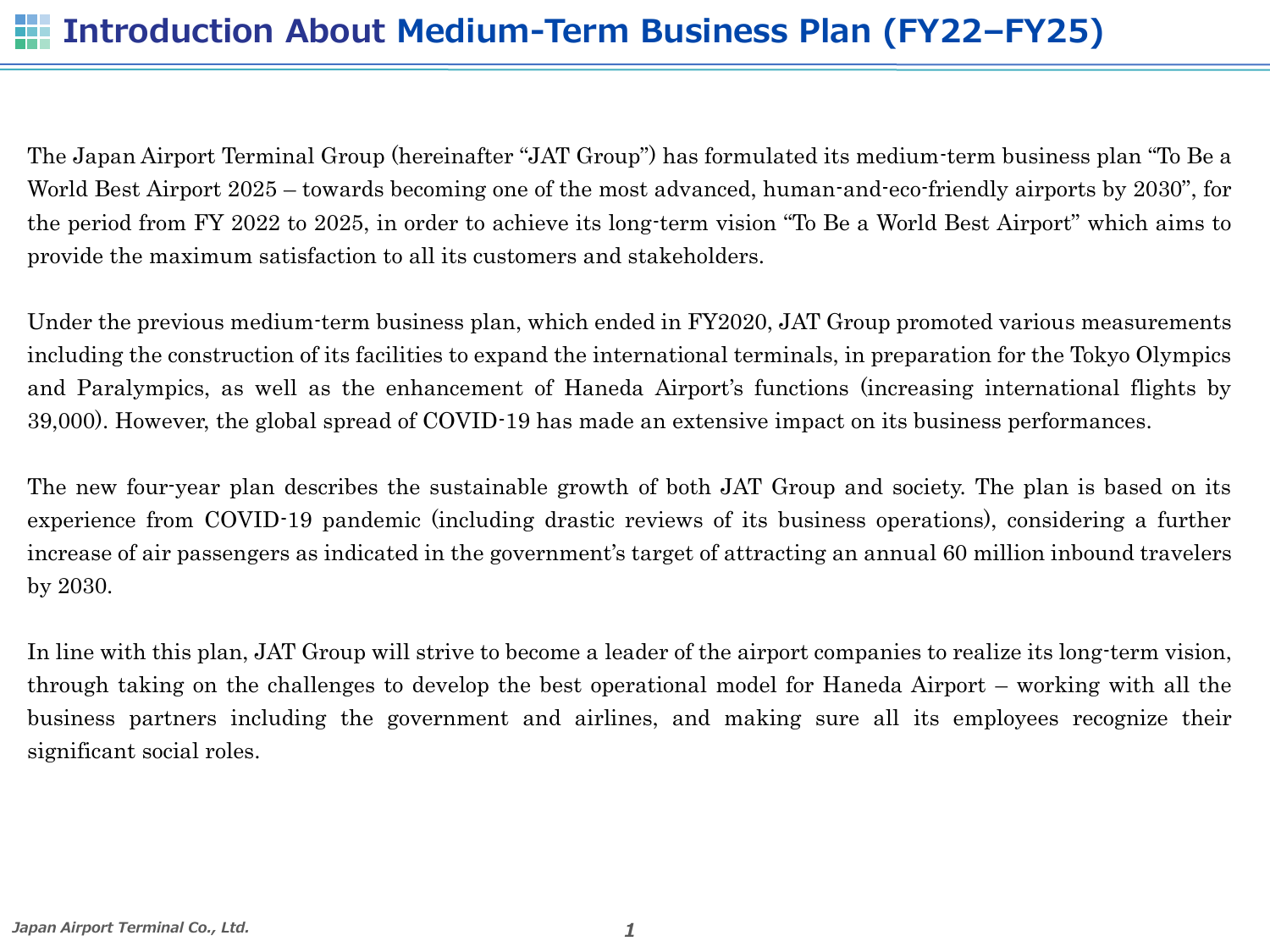## **1. Review of the Previous Medium-Term Business Plan**

## **(1) Review of important measures**

**"Create business and earnings opportunities in pursuit of our 'Vision' for Haneda Airport, and redevelop earnings base by staking out a competitive position" "To Be a World-Best Airport 2020"**

## **Three Strategic Pillars**



## **2021 (COVID-19 Pandemic)**

### **Implement a capital increase <b>Lessons** learned from the COVID-19 pandemic

- Securing funds for the development of the terminals in the future
- Strengthening the financial foundation to prepare for a prolonged COVID-19
- Terminal management pursuing flexibility and efficiency
- Strengthening and ensuring cost management
- Promoting the diversification of earnings
- **Continuing**  ● Following the restart of the functional strengthening of Haneda Airport initiated in March 2020, the quality and efficiency of both **hardware and software will be improved.**
	- Aim to shift away from an earnings structure that depends on airline demand to one that includes newly developed businesses **and strengthening "earning power."**
		- Secure personnel who can come up with new ideas and have ability to get things done in a changing business environment, as **well as the financial foundations that enable stable business continuity.**

**issues for FY22**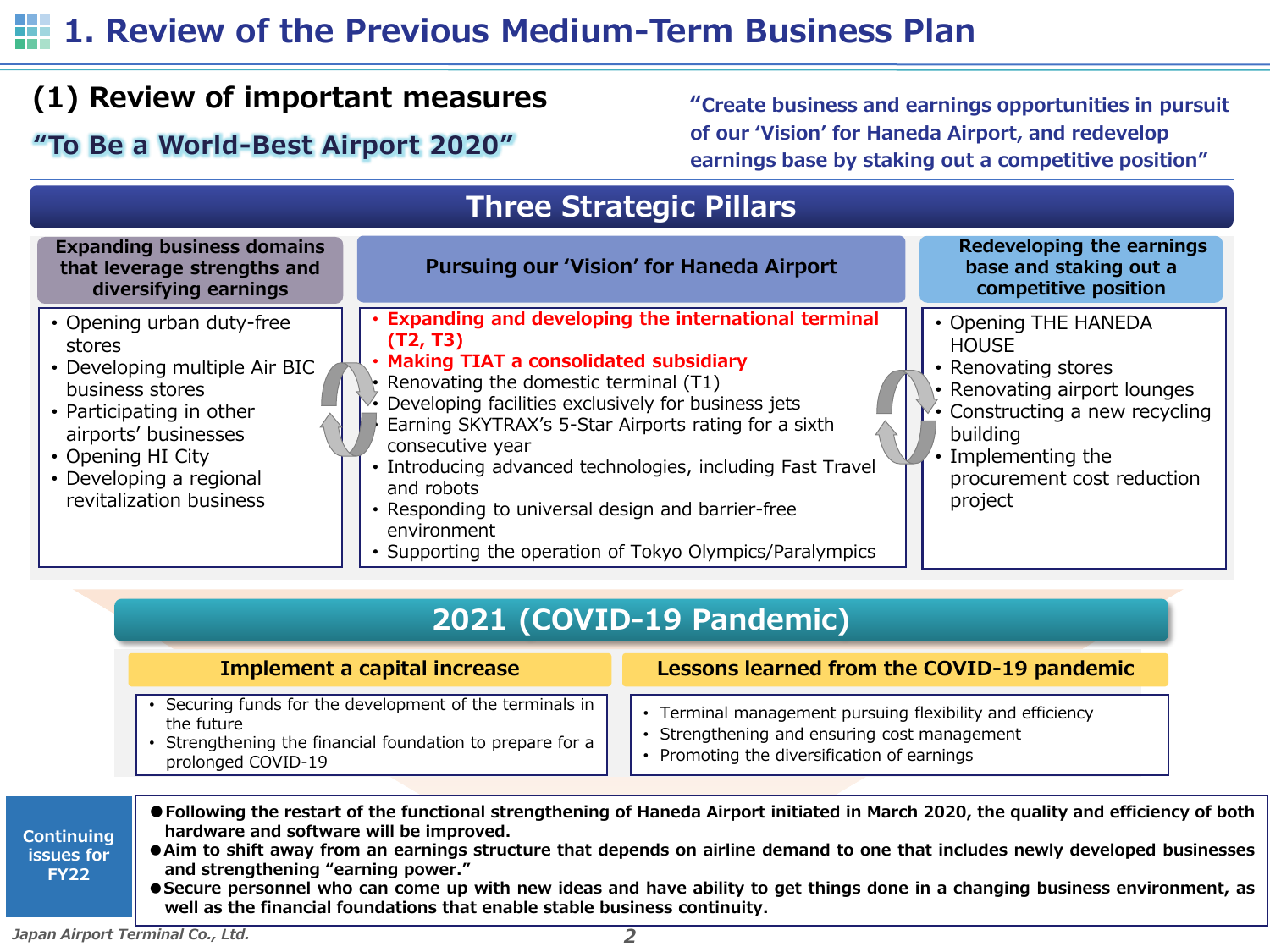## **(2) Status of achievement of the target indicators**

|                                                   | $\leftarrow$ TIAT: Equity-method<br>affiliate | $\rightarrow$     | $\leftarrow$      | <b>TIAT: Consolidated subsidiary</b> |                   | $\rightarrow$     |                   |
|---------------------------------------------------|-----------------------------------------------|-------------------|-------------------|--------------------------------------|-------------------|-------------------|-------------------|
| <b>PL (Billions of</b><br>yen)                    | 2016<br>(Results)                             | 2017<br>(Results) | 2018<br>(Results) | 2019<br>(Results)                    | 2020<br>(Results) | 2021<br>(Results) | 2020<br>(Targets) |
| Operating revenues                                | 204.9                                         | 225.9             | 273.6             | 249.7                                | 52.5              | 57.0              | 300.0             |
| Operating income                                  | 9.4                                           | 13.4              | 22.4              | 9.8                                  | $-59.0$           | $-41.2$           | 25.0              |
| Net income<br>attributable to<br>owners of parent | 6.8                                           | 11.7              | 33.0              | 5.0                                  | $-36.5$           | $-25.2$           | 13.0              |

| Indicator type     | 2016<br>(Results) | 2017<br>(Results) | 2018<br>(Results) | 2019<br>(Results) | 2020<br>(Results) |
|--------------------|-------------------|-------------------|-------------------|-------------------|-------------------|
| Comprehensive      | $9.7\%$           | 10.7%             | 13.0%             | 7.5%              | n/a               |
| Profitability      | 4.6%              | 5.9%              | $8.2\%$           | 4.0%              | n/a               |
| <b>Stability</b>   | 57.7%             | 55.7%             | 33.7%             | 31.2%             | 34.3%             |
| Growth potential   | TOP <sub>4</sub>  | TOP <sub>2</sub>  | TOP <sub>3</sub>  | TOP <sub>2</sub>  | TOP <sub>2</sub>  |
| Shareholder return | 38.9%             | 30.4%             | 31.2%             | 51.9%             | n/a               |

- ・Made TIAT a consolidated subsidiary in 2018 and reviewed the target indicators.
- ・The business environment changed drastically in 2020 due to the COVID-19 pandemic, and adaptation to the new normal became an issue.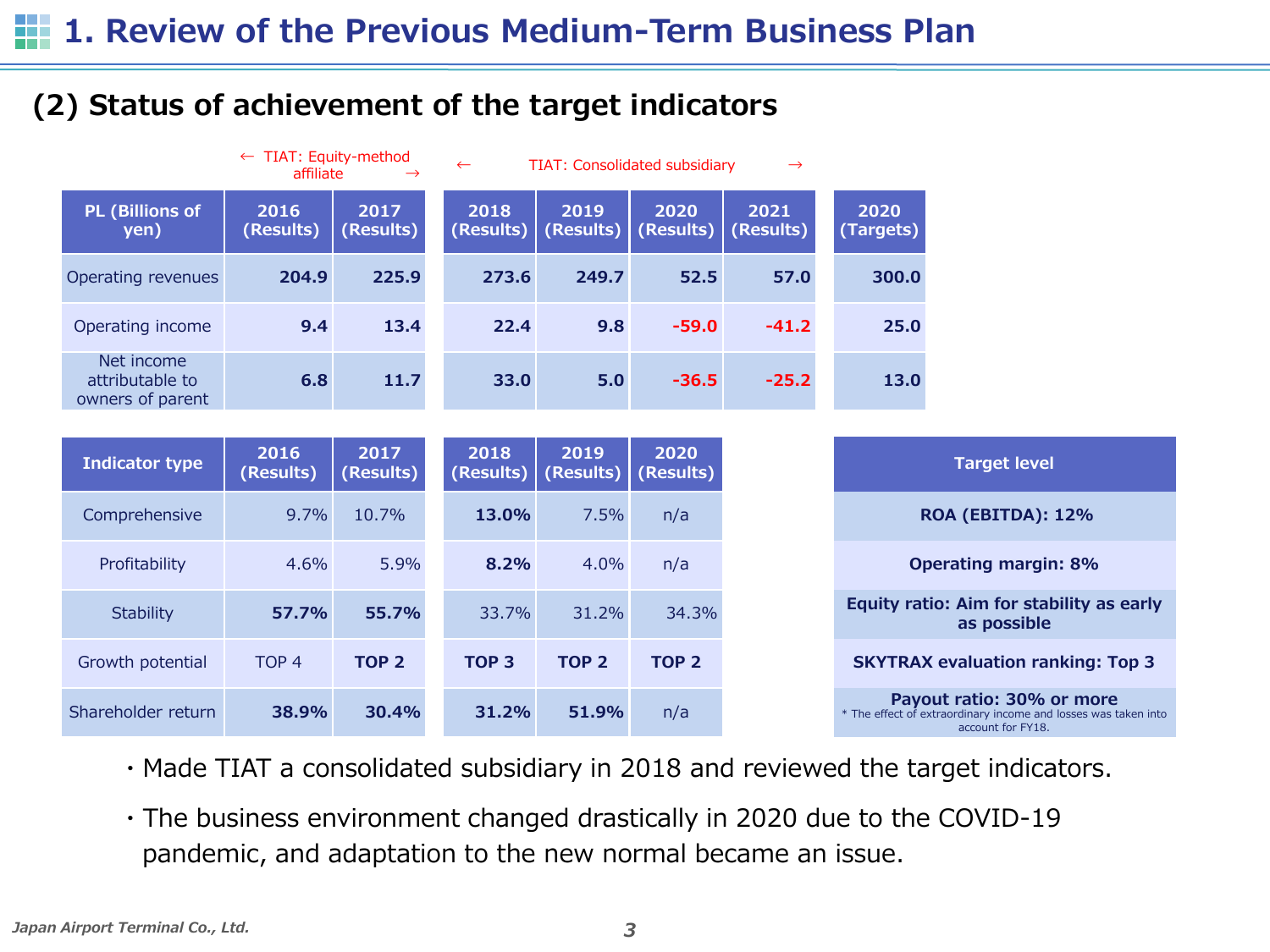## **2. Changes in the Environment Surrounding Haneda Airport**

### **Government (Ministry of Land, Infrastructure, Transport and Tourism)**

#### **MLIT "Circumstances Surrounding Aviation and Future Issues and Initiatives" (March 2022) [Excerpt]**

- (1)Appropriate responses to the COVID-19 pandemic (border control measures that reflect the infection situation)
- (2)Responses with a view to the recovery and expansion of demand after COVID-19 (functional strengthening of each airport, including airports in the Tokyo metropolitan area, and disaster prevention and reduction measures at the airport)
- (3)Response to decarbonization in the aviation industry (promotion of decarbonization at the airport)
- (4)Ensuring the safety and security of new aviation mobility (introduction of flying cars, and safe and smooth flights of drones, flying cars and piloted aircraft)
- (5)Providing safe and secure aviation services (promotion of aviation innovations)

#### **Functional strengthening of airports in the Tokyo metropolitan area** (as per MLIT's website, and edited by Japan Airport Terminal)

- (1)Strengthening the international competitiveness of the Tokyo metropolitan area  $\Rightarrow$  Revitalizing the Japanese economy
- (2) Acceptance of non-Japanese visitors to Japan  $\Rightarrow$  Increase in the number of foreign travelers and expansion of travel consumption
- (3) Regional vitalization throughout Japan  $\Rightarrow$  Growth potential of foreign countries affecting regions throughout Japan
- (4)Strengthening airport functions (development of artificial land, railroads connecting to the airport, and aircraft parking apron)
- (5)Disaster prevention and reduction measures, etc. (strengthening the seismic capacity of runways, etc., development of bank protection, etc., and renovation of basic facilities, etc.)

### **Business Environment**

**New values and lifestyles resulting from the COVID-19 pandemic**

**Excess of supply in the office market**

**(decline in demand for offices due to teleworking, etc.)**



### **Airline Industry**

- **Decrease in the number of passengers due to the COVID-19 pandemic**
- **Promotion of structural reforms at airlines**
- **The government's target of 60 million non-Japanese visitors to Japan World population growth/Emerging countries**

| <b>Social Environment</b>                 |                                                                                   |                                                                             |                                                                                     |                                                                                        |  |  |  |  |  |
|-------------------------------------------|-----------------------------------------------------------------------------------|-----------------------------------------------------------------------------|-------------------------------------------------------------------------------------|----------------------------------------------------------------------------------------|--|--|--|--|--|
| $\cdot$ Changes in the<br>world situation | $\cdot$ Return of the<br>pandemic<br><b>Risks of disasters</b><br>and earthquakes | <b>Decarbonized society</b><br><b>Measures to prevent</b><br>global warming | • Heightened awareness of<br>sustainability, and<br>requirements from the<br>market | • Fall in the domestic<br>population (declining<br>birth rate and aging<br>population) |  |  |  |  |  |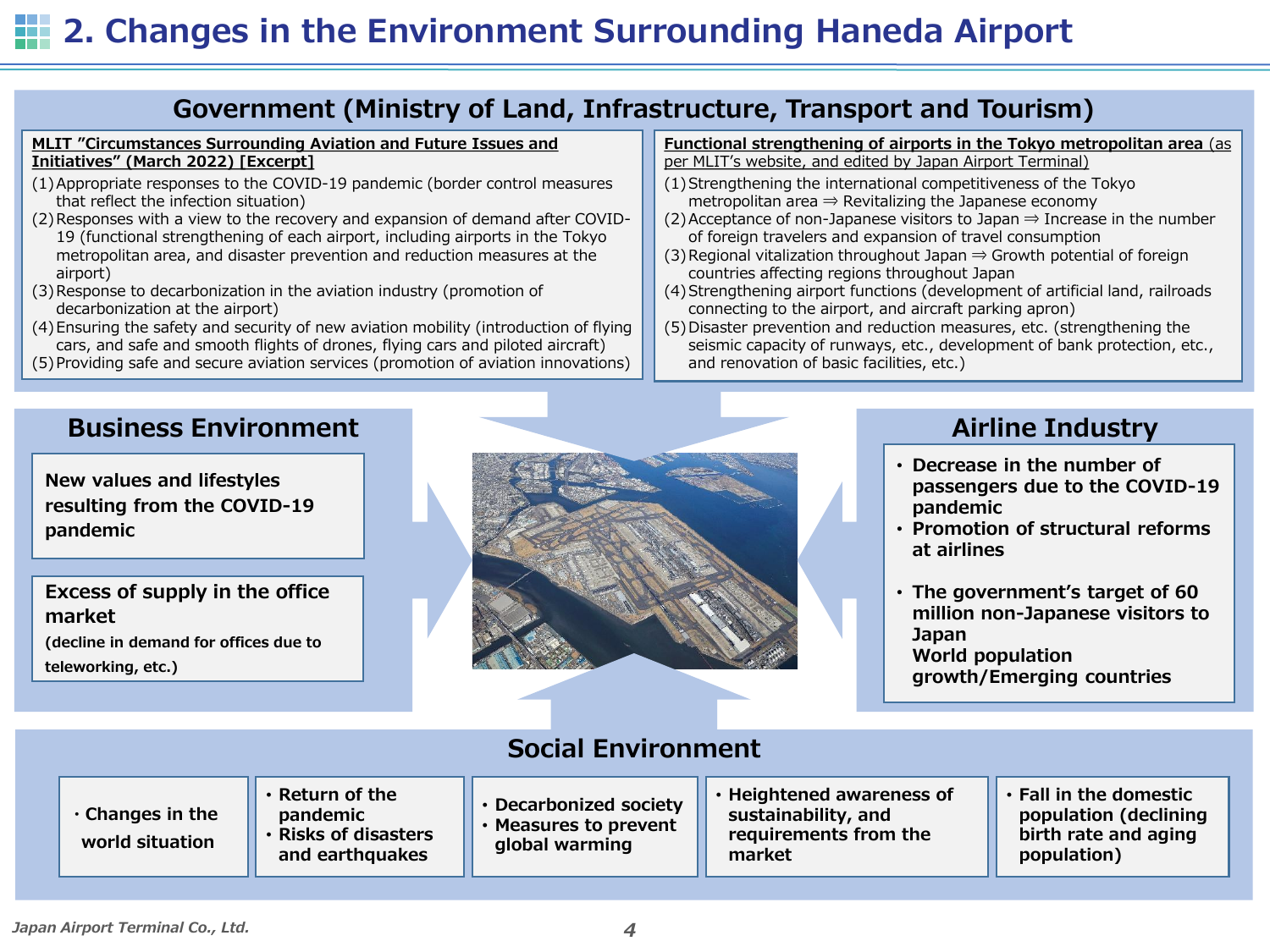## **12** 3. The Goal of Our Group

To realize the long-term vision "To Be a World-Best Airport," our Group has established a goal we are striving to achieve for 2030: become a "leading airport company."

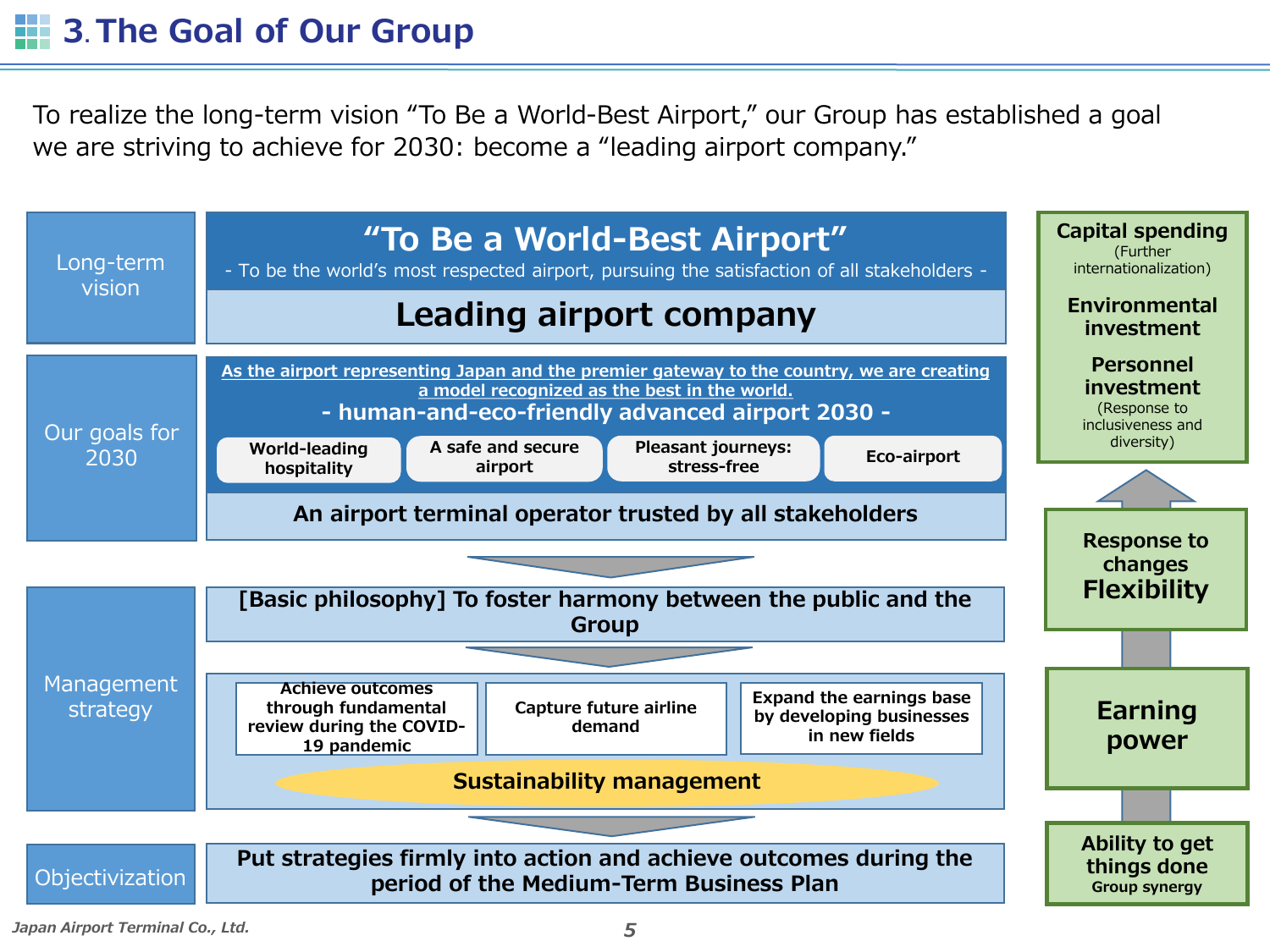## **4. Our Goals for 2030**

We will clarify the Group's goals for 2030, define what we should do in the Medium-Term Business Plan (FY22–FY25), and realize a "human-and-eco-friendly advanced airport."

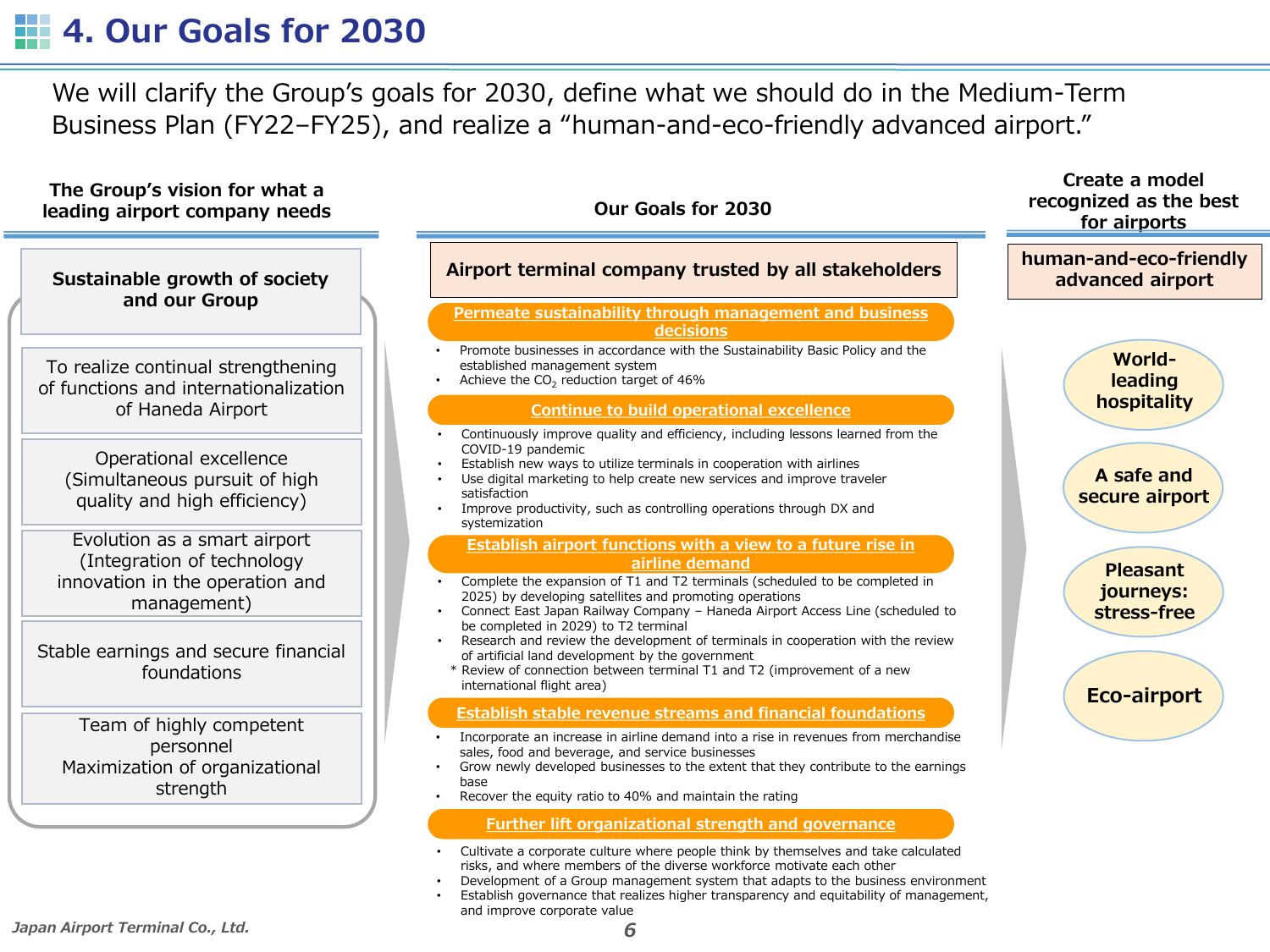## **5. Positioning of the Medium-Term Business Plan (FY22–FY25)**

We have established a new Medium-Term Business Plan as a backcast by 2025 that reflects our goals for 2030, setting the years of 2025 and 2030 as milestones (\*). These are important points from the business environment perspective.

■**2030:** The target year for 60 million overseas visitors to Japan and the government's target of 15 trillion yen in consumption, the SDGs' target year, and the decarbonization (CO<sub>2</sub> reduction of 46%) target year ■**2025:** The year when the number of passengers is expected to return to the pre-COVID-19 level (as per IATA) (\*)

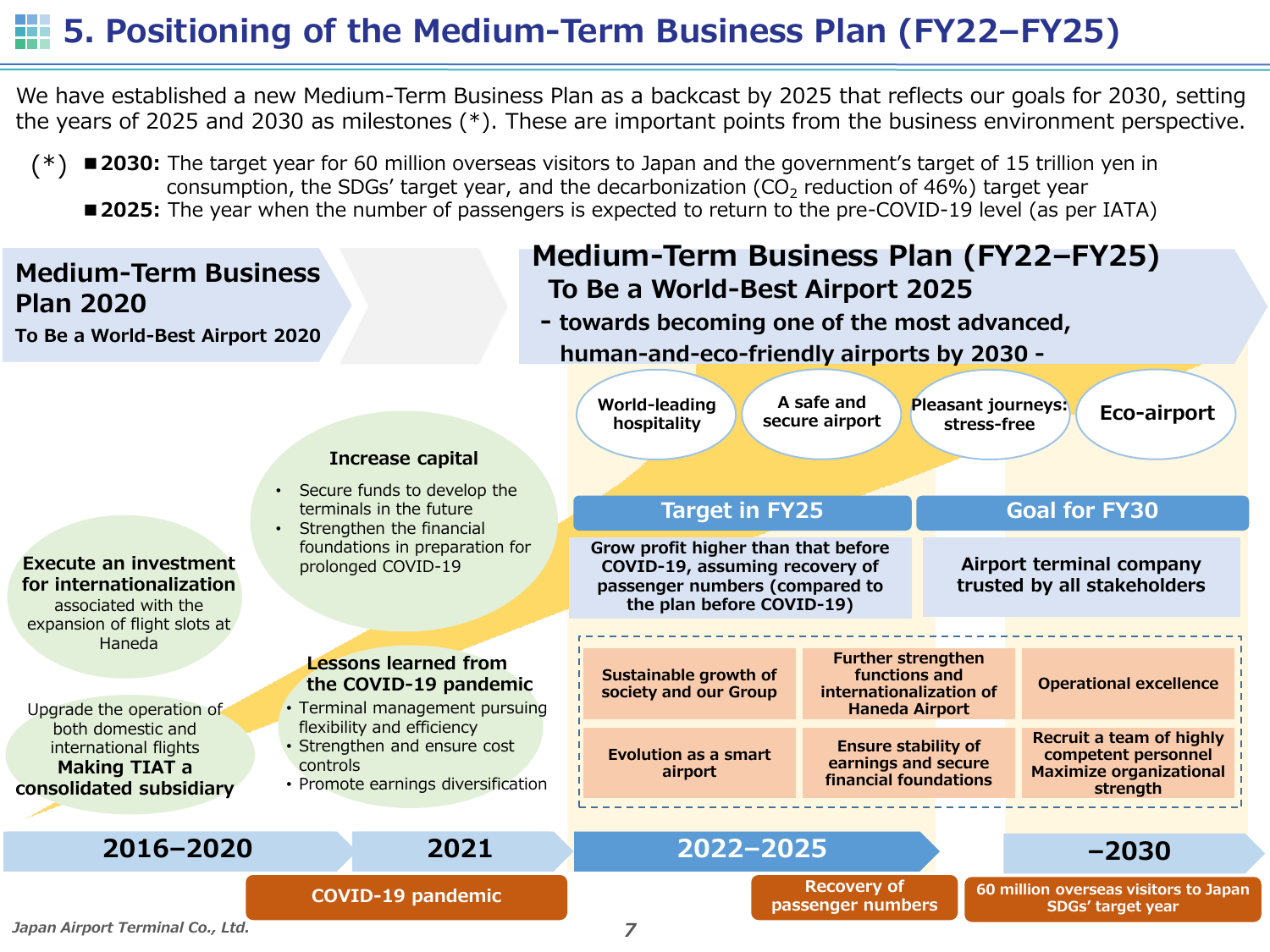## **1. 6. Direction of Strategy**

The strategy of the Medium-Term Business Plan (FY22–FY25) is to promote "capturing future airline demand," which is the driver of growth, as well as "establishment of a foundation for regrowth" and "expansion of the earnings base" to realize it. Also, to maximize the strategy's efficiency, we will enhance the management base for "DX," "organization, personnel, and governance," and "financial strategy." In addition, the Group will pursue sustainability by positioning it as a core of strategy promotion.

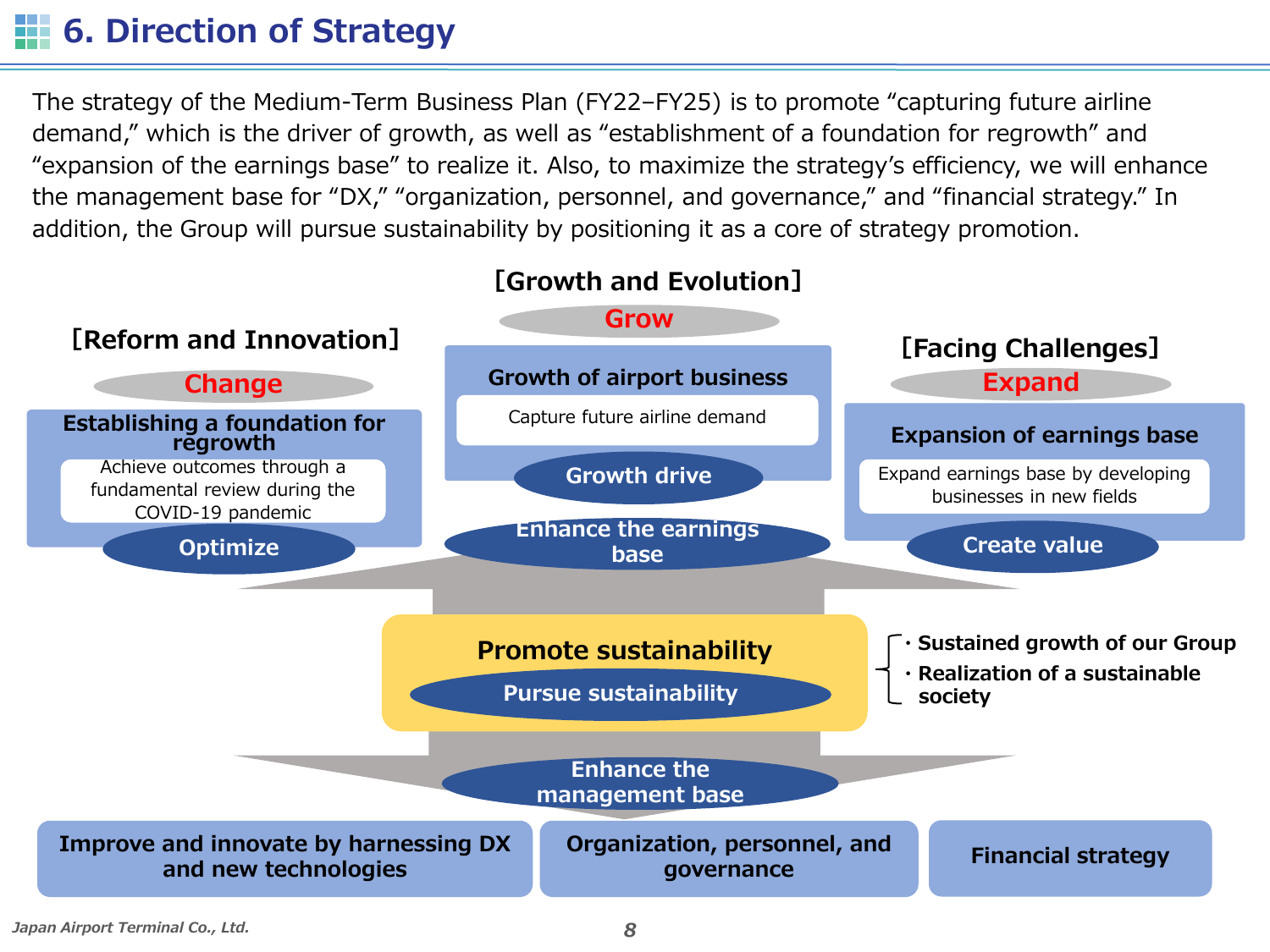# **6. Direction of Strategy: Business Segment (1)**

## **Facilities management**

| Our goals for                             | To achieve both high quality and profitability, we are reviewing terminal operations and<br>promoting the functional strength of airport infrastructure toward increasing the<br>number of non-Japanese visitors to Japan in 2030, while striving to reduce maintenance<br>and management costs and increase revenues such as rents.                                                                                                                                                                                                                                                                           |                                                                                                                                                                                                                                                                                                                                                                                                                                                                                                                                                                                                                                        |                                                                                                                                                                                        |                                                                                                                                                                                                                                                                                                                                                |                                                                                                                                                                                                                                                                                                                                                                                                                                                                                                                  |  |  |  |
|-------------------------------------------|----------------------------------------------------------------------------------------------------------------------------------------------------------------------------------------------------------------------------------------------------------------------------------------------------------------------------------------------------------------------------------------------------------------------------------------------------------------------------------------------------------------------------------------------------------------------------------------------------------------|----------------------------------------------------------------------------------------------------------------------------------------------------------------------------------------------------------------------------------------------------------------------------------------------------------------------------------------------------------------------------------------------------------------------------------------------------------------------------------------------------------------------------------------------------------------------------------------------------------------------------------------|----------------------------------------------------------------------------------------------------------------------------------------------------------------------------------------|------------------------------------------------------------------------------------------------------------------------------------------------------------------------------------------------------------------------------------------------------------------------------------------------------------------------------------------------|------------------------------------------------------------------------------------------------------------------------------------------------------------------------------------------------------------------------------------------------------------------------------------------------------------------------------------------------------------------------------------------------------------------------------------------------------------------------------------------------------------------|--|--|--|
| 2025                                      | Based on the expense structure reviewed during the COVID-19 pandemic, we are operating the terminals<br>Change<br>efficiently.<br>We are enhancing real estate management by reviewing leasing and rent structures to increase revenues.<br><b>Direction</b>                                                                                                                                                                                                                                                                                                                                                   |                                                                                                                                                                                                                                                                                                                                                                                                                                                                                                                                                                                                                                        |                                                                                                                                                                                        |                                                                                                                                                                                                                                                                                                                                                |                                                                                                                                                                                                                                                                                                                                                                                                                                                                                                                  |  |  |  |
|                                           | <b>of</b><br>strategy                                                                                                                                                                                                                                                                                                                                                                                                                                                                                                                                                                                          | Grow                                                                                                                                                                                                                                                                                                                                                                                                                                                                                                                                                                                                                                   | society.                                                                                                                                                                               | With a view to 60 million overseas visitors to Japan in 2030, we plan to strengthen functions while contributing to                                                                                                                                                                                                                            |                                                                                                                                                                                                                                                                                                                                                                                                                                                                                                                  |  |  |  |
|                                           |                                                                                                                                                                                                                                                                                                                                                                                                                                                                                                                                                                                                                | Expand                                                                                                                                                                                                                                                                                                                                                                                                                                                                                                                                                                                                                                 | We are aiming to improve performance at domestic airports as a whole by acquiring new technologies that are<br>necessary for environmental measures and combating infectious diseases. |                                                                                                                                                                                                                                                                                                                                                |                                                                                                                                                                                                                                                                                                                                                                                                                                                                                                                  |  |  |  |
|                                           | Operations and management<br>perspective                                                                                                                                                                                                                                                                                                                                                                                                                                                                                                                                                                       |                                                                                                                                                                                                                                                                                                                                                                                                                                                                                                                                                                                                                                        |                                                                                                                                                                                        | Improved revenue perspective                                                                                                                                                                                                                                                                                                                   | Facility infrastructure perspective                                                                                                                                                                                                                                                                                                                                                                                                                                                                              |  |  |  |
| Concrete<br>measures                      | Operational excellence<br>LImprove services and labor-saving for<br>guidance operations, etc. by leveraging<br>technologies such as robots<br>Fundamental review and lessons learned in<br>the COVID-19 pandemic<br><sup>L</sup> Suppress rebound from operational<br>cost reductions (restructuring of service-<br>provision processes)<br>LReview border control measures in<br>cooperation with relevant ministries<br>and agencies as well as airlines in<br>regard to new infectious diseases<br>Review terminal operations with a view<br>to changes in airport usage, including<br>off-airport check-in |                                                                                                                                                                                                                                                                                                                                                                                                                                                                                                                                                                                                                                        |                                                                                                                                                                                        | ■ Commercial renovations and measures<br>against vacant space<br>LVitalize by providing new content<br>LReview relocations associated with<br>expansion of facilities<br>Acquire new alliance partners for<br>lounges and increase the number of users<br>Develop advertising media by<br>leveraging flexible and efficient digital<br>signage | ■ Connection between T2 satellite and<br>the main building, which helps to<br>optimize flows of passengers and improve<br>on-time performance<br>New construction of T1 satellite on the<br>sidelines of the government's apron<br>upgrade<br>Review with a view to an increase in<br>future airline demand<br><b>L</b> Connection between the East Japan<br>Railway Company Airport New Access<br>Line and T <sub>2</sub><br>LConnection between T1 and T2<br>(improvement of the international flight<br>area) |  |  |  |
| <b>Sustainability</b><br>digital signage) |                                                                                                                                                                                                                                                                                                                                                                                                                                                                                                                                                                                                                | Planning and execution of the long-term repair program for terminal buildings, including environmental measures<br><b>LDecarbonization</b> (further promoting a change of lighting to LED and replacement of air conditioners)<br><b>LDisaster response</b> (completion of renovating specific ceilings and provision of timely information when a disaster strikes by introducing<br>Enhance universal design, such as installing additional emergency flashbulbs for hearing-impaired persons<br>Reduce waste by promoting secondary use, etc. of materials for terminal operations (PBB, decorative accessories in buildings, etc.) |                                                                                                                                                                                        |                                                                                                                                                                                                                                                                                                                                                |                                                                                                                                                                                                                                                                                                                                                                                                                                                                                                                  |  |  |  |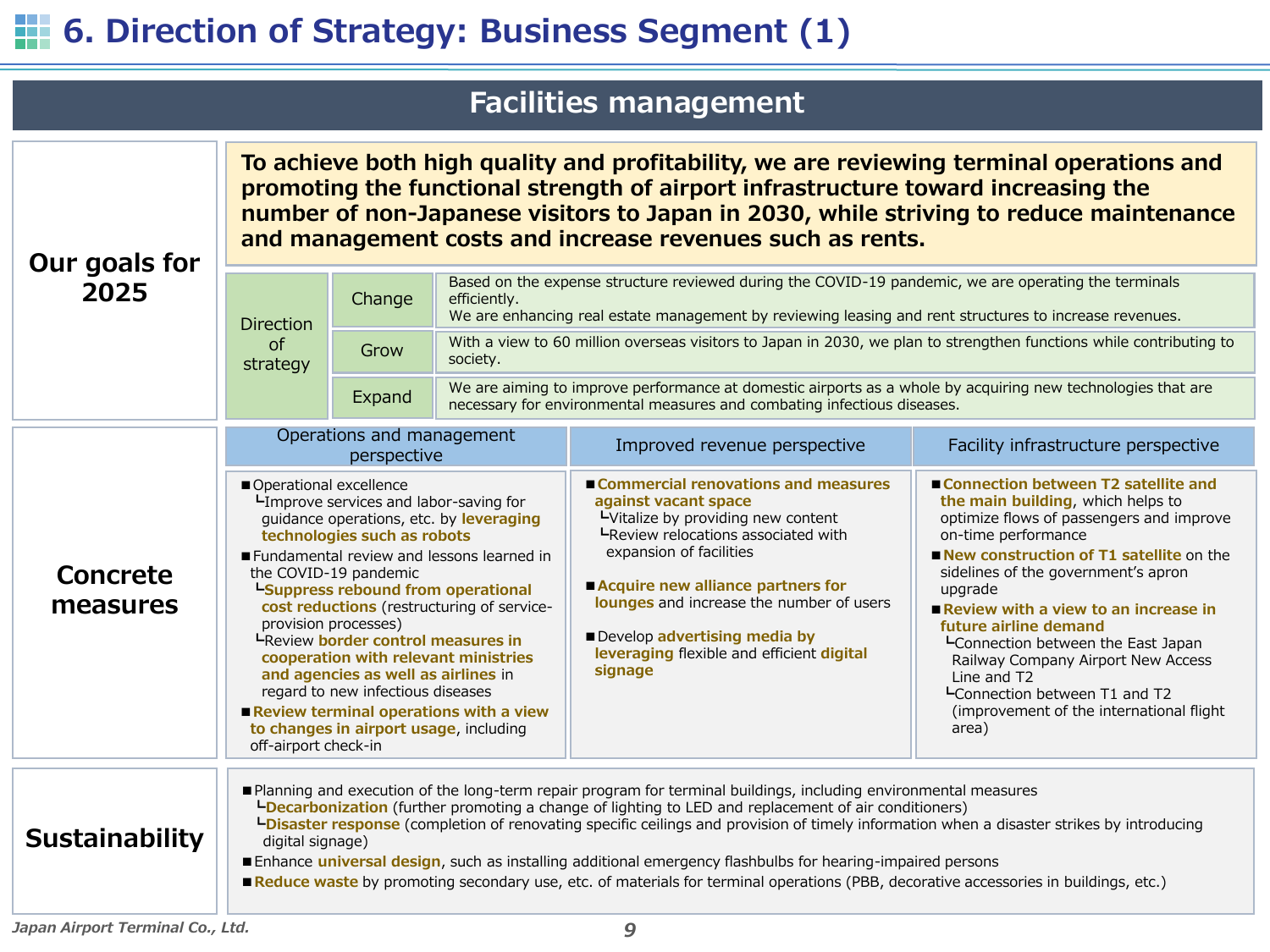## **6. Direction of Strategy: Business Segment (2)**

|                       |                                                                                                                                                                                                                                                                                                                                                                                                   |        |                                                                                                                   | Merchandise sales/Food and beverage                                                                                                                                                                                                                                                                                                                                                                                                                                                                                                                                                                                                                                                                                                                                                                                                                                                                                                                  |                               |  |  |  |  |  |
|-----------------------|---------------------------------------------------------------------------------------------------------------------------------------------------------------------------------------------------------------------------------------------------------------------------------------------------------------------------------------------------------------------------------------------------|--------|-------------------------------------------------------------------------------------------------------------------|------------------------------------------------------------------------------------------------------------------------------------------------------------------------------------------------------------------------------------------------------------------------------------------------------------------------------------------------------------------------------------------------------------------------------------------------------------------------------------------------------------------------------------------------------------------------------------------------------------------------------------------------------------------------------------------------------------------------------------------------------------------------------------------------------------------------------------------------------------------------------------------------------------------------------------------------------|-------------------------------|--|--|--|--|--|
| Our goals for         | While reviewing the product mix, services, operations, cost rates, etc., we will uncover<br>customer needs where consumption trends have changed by taking advantage of digital<br>marketing, and aim for operating revenues from merchandise sales of 156 billion yen<br>and operating revenues from food and beverage sales of 18 billion yen.                                                  |        |                                                                                                                   |                                                                                                                                                                                                                                                                                                                                                                                                                                                                                                                                                                                                                                                                                                                                                                                                                                                                                                                                                      |                               |  |  |  |  |  |
| 2025                  | <b>Direction</b>                                                                                                                                                                                                                                                                                                                                                                                  | Change | Review operations and cost rates through research into new technologies and cultivating new<br>business partners. |                                                                                                                                                                                                                                                                                                                                                                                                                                                                                                                                                                                                                                                                                                                                                                                                                                                                                                                                                      |                               |  |  |  |  |  |
|                       | <sub>of</sub><br>strategy                                                                                                                                                                                                                                                                                                                                                                         | Grow   | Review merchandise, services, etc. through digital marketing.                                                     |                                                                                                                                                                                                                                                                                                                                                                                                                                                                                                                                                                                                                                                                                                                                                                                                                                                                                                                                                      |                               |  |  |  |  |  |
|                       |                                                                                                                                                                                                                                                                                                                                                                                                   | Expand | Expand sales channels by EC business, etc. to earn revenues that are not passenger-dependent.                     |                                                                                                                                                                                                                                                                                                                                                                                                                                                                                                                                                                                                                                                                                                                                                                                                                                                                                                                                                      |                               |  |  |  |  |  |
|                       | Revenue structure perspective                                                                                                                                                                                                                                                                                                                                                                     |        |                                                                                                                   | Sales expansion perspective                                                                                                                                                                                                                                                                                                                                                                                                                                                                                                                                                                                                                                                                                                                                                                                                                                                                                                                          | New earnings base perspective |  |  |  |  |  |
| Concrete<br>measures  | Improve efficiency and diversification<br>of store operations<br><b>LIntroduce self-checkout at stores</b><br>with centralized cash registers<br><b>LDevelop stores with showrooms</b><br>that do not have inventory<br><b>L</b> Research non-contact services<br>(automated accounting [RFID], etc.)<br>Reduce cost rates by developing<br>Haneda-original products and<br>expanding sales share |        |                                                                                                                   | Refurbish stores in the T1 marketplace<br>■ Expand sales channels and merchandise<br>LExpand the direct-from-the-farm business in<br>by leveraging EC<br>collaboration with local regions (Complex stores<br>LDevelop Click&Collect by utilizing the<br>consisting of merchandise sales, food and beverage,<br>airport site<br>and services)<br>-Develop new channels of cross-border EC<br>■ Introduce top-brand merchandise in the T3<br>LImprove use of duty-free reservation site<br>duty-free shop<br>in collaboration with operators related to<br>Uplifferentiate by developing original products<br>international flight passengers<br>LDevelop T2 duty-free stores by leveraging<br>(Strengthen "customer transfer" by<br>virtual technology<br>utilizing QR codes)<br>Develop ethical products due to growing demand<br>Develop "retail-tainment" that provides<br>Strengthen one-to-one marketing to airport<br>experience value<br>users |                               |  |  |  |  |  |
| <b>Sustainability</b> |                                                                                                                                                                                                                                                                                                                                                                                                   |        |                                                                                                                   | Develop and improve ethical products (develop upcycling products, fair-trade products, and locally produced products, etc.)<br>■ Changes in materials of shopping bags and charging fees                                                                                                                                                                                                                                                                                                                                                                                                                                                                                                                                                                                                                                                                                                                                                             |                               |  |  |  |  |  |

**Operating revenue target:**



■ Reduce merchandise waste disposal (outlet sales, measures against food loss, etc.)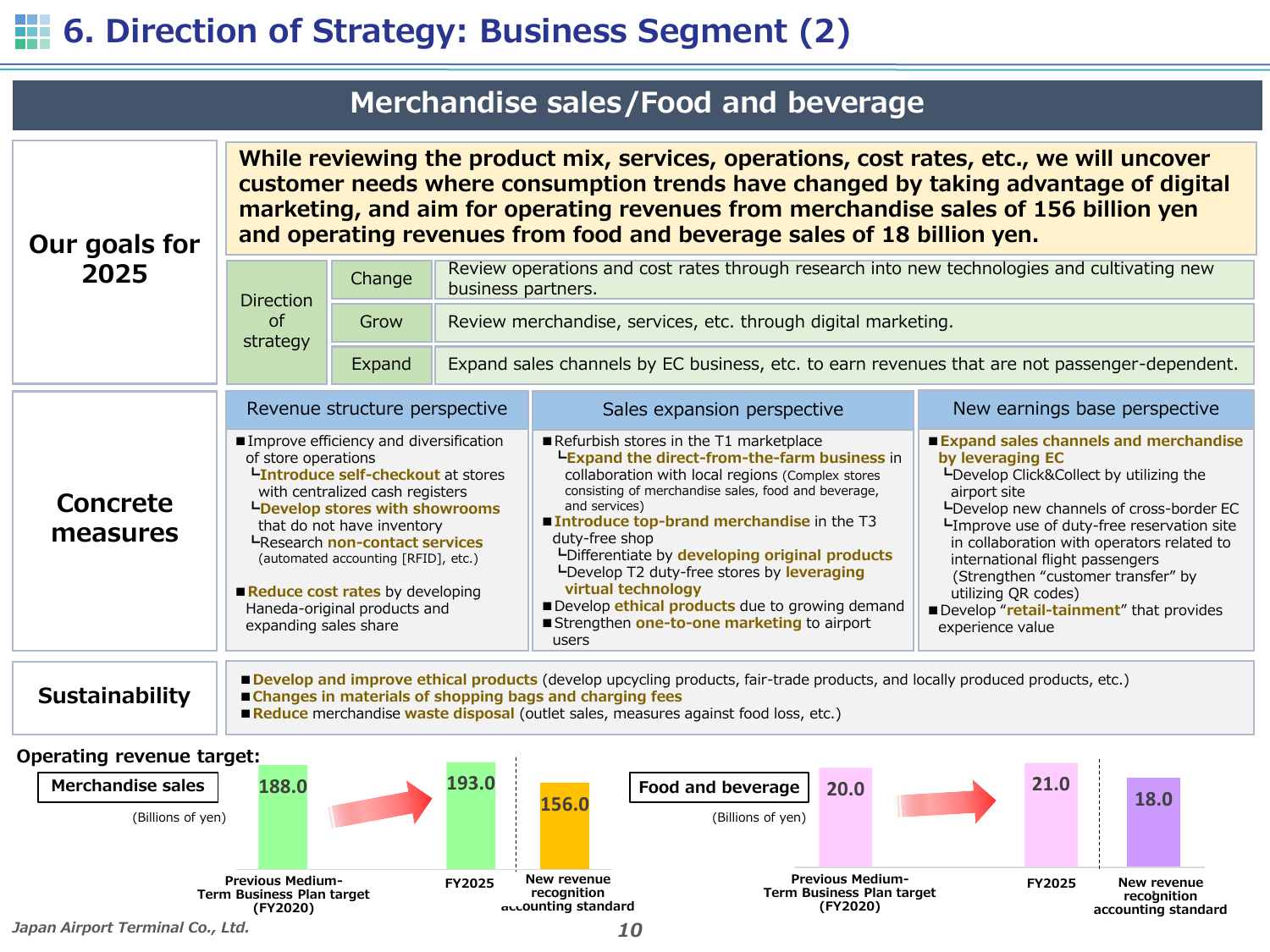# **1. 6. Direction of Strategy: New Initiatives**

|                       |                                         |                                                                                                                                                                                                                                                           |                                                                                                                                                                                            | <b>New business/Expertise business</b>                                                                                                                                                                                                                                                                                                                                                               |                                                                                                                                                                                                                                         |  |  |  |  |
|-----------------------|-----------------------------------------|-----------------------------------------------------------------------------------------------------------------------------------------------------------------------------------------------------------------------------------------------------------|--------------------------------------------------------------------------------------------------------------------------------------------------------------------------------------------|------------------------------------------------------------------------------------------------------------------------------------------------------------------------------------------------------------------------------------------------------------------------------------------------------------------------------------------------------------------------------------------------------|-----------------------------------------------------------------------------------------------------------------------------------------------------------------------------------------------------------------------------------------|--|--|--|--|
| Our goals for         |                                         |                                                                                                                                                                                                                                                           | revenues of 10 billion yen in 2025.                                                                                                                                                        | These businesses are expected to part of the earnings base in 2030. By utilizing<br>Haneda's value and networks, and airport operational expertise, and through acquiring<br>management resources we currently do not have, we aim to generate operating                                                                                                                                             |                                                                                                                                                                                                                                         |  |  |  |  |
| 2025                  | <b>Direction</b><br>$\sigma$ f          | Grow                                                                                                                                                                                                                                                      |                                                                                                                                                                                            | Aim to increase revenues by developing new businesses that take advantage of Haneda's value<br>and focusing on existing expertise in airport operations.                                                                                                                                                                                                                                             |                                                                                                                                                                                                                                         |  |  |  |  |
|                       | strategy                                | Expand                                                                                                                                                                                                                                                    |                                                                                                                                                                                            | Aim to acquire new technologies and expertise, leading to the creation of new businesses.                                                                                                                                                                                                                                                                                                            |                                                                                                                                                                                                                                         |  |  |  |  |
|                       | Perspective of utilizing Haneda's value |                                                                                                                                                                                                                                                           |                                                                                                                                                                                            | Perspective of utilizing know-how                                                                                                                                                                                                                                                                                                                                                                    | Perspective of creating new<br>management resources                                                                                                                                                                                     |  |  |  |  |
| Concrete<br>measures  | merchandise sales                       | to the previous page for details)<br>revitalizing local regions<br>■ Strengthen cooperation with<br>surrounding areas such as HICity and<br>acquire earnings opportunities<br>Develop and improve services for<br>business jet users, including duty-free | <b>Example:</b> Further strengthen EC business (Refer<br>Create customer-attracting businesses by<br>leveraging Haneda's site and networks,<br>including art auctions in a bonded area and | Develop business by taking advantage of<br>Haneda's uniqueness and actual<br>performance<br>LAgency business for Radi-Cool robots<br>LExternal sales of in-flight meals, cleaning<br>technologies, etc.<br>(Further operationalizing the Group's<br>expertise)<br>LAirport operation consulting<br>LDevelopment of duty-free business, etc.<br>by participating business operators at the<br>airport | ■ Conduct aggressive R&D and introduce<br>new technologies that increase<br>passenger convenience, and expand<br>these outside the airport<br>Research on next-generation mobility<br>Research and development of new<br>business seeds |  |  |  |  |
| <b>Sustainability</b> |                                         |                                                                                                                                                                                                                                                           | advantage of Haneda's site and networks                                                                                                                                                    | Contribute to developing the surrounding areas and the Tokyo metropolitan area, as well as revitalizing local regions by taking<br><b>Solve social issues</b> such as securing a labor force through developing new technologies including robots                                                                                                                                                    |                                                                                                                                                                                                                                         |  |  |  |  |
|                       |                                         | 2.300.000,0                                                                                                                                                                                                                                               |                                                                                                                                                                                            |                                                                                                                                                                                                                                                                                                                                                                                                      |                                                                                                                                                                                                                                         |  |  |  |  |

*Japan Airport Terminal Co., Ltd. 11*

(Provided by Kyushu Kumamoto International Airport Co., Ltd.)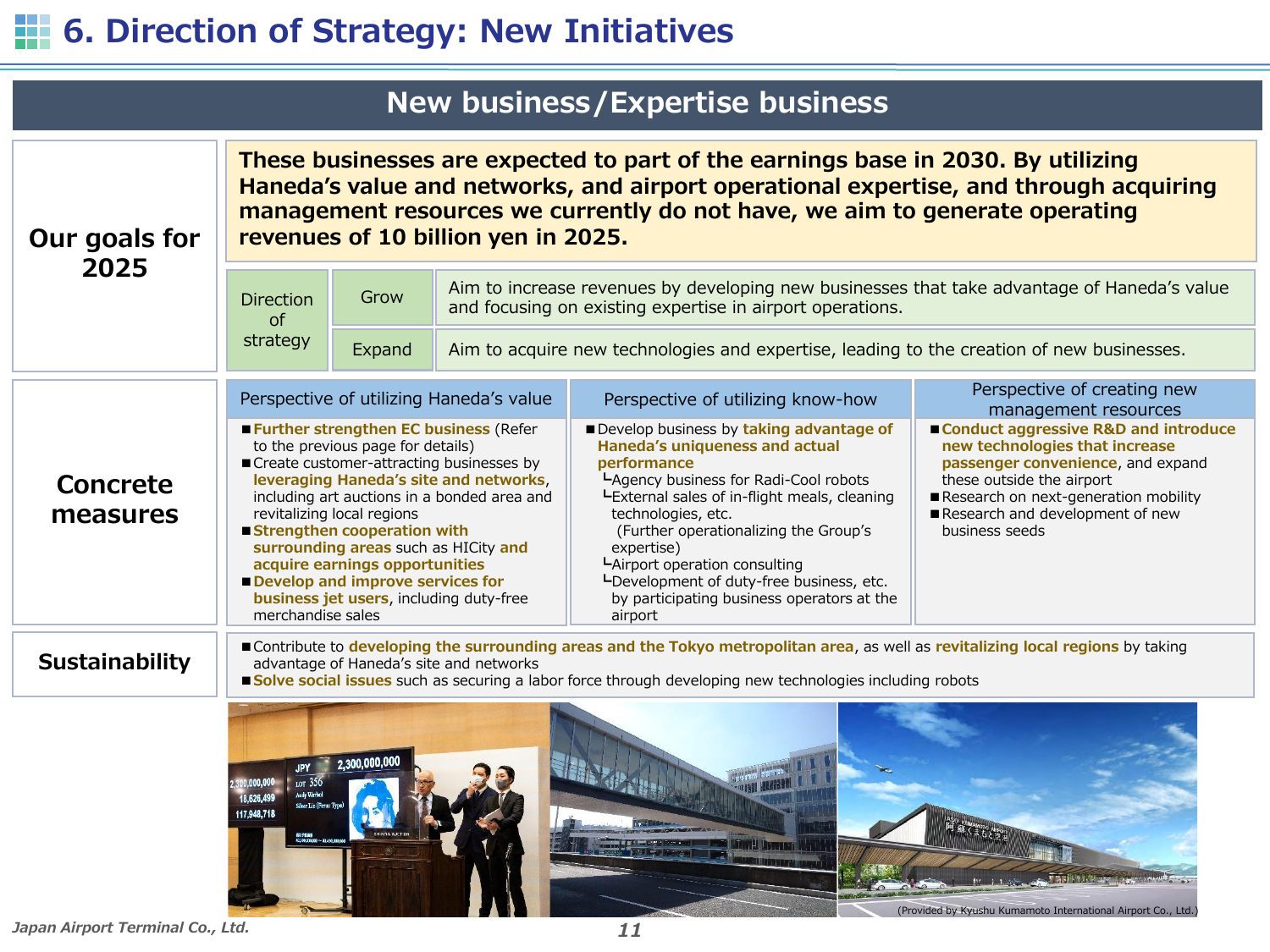## **6. Direction of Strategy: Management Base**

| <b>Management Base</b>                                                                                                                                                                                                                                                                                                                                                                                  |                                                                                                                                                                                                                                                                                                                                                                                                                                      |                                                                                                                                                                                                                                                                                                                                                                                                                                                                 |  |  |  |  |  |  |  |
|---------------------------------------------------------------------------------------------------------------------------------------------------------------------------------------------------------------------------------------------------------------------------------------------------------------------------------------------------------------------------------------------------------|--------------------------------------------------------------------------------------------------------------------------------------------------------------------------------------------------------------------------------------------------------------------------------------------------------------------------------------------------------------------------------------------------------------------------------------|-----------------------------------------------------------------------------------------------------------------------------------------------------------------------------------------------------------------------------------------------------------------------------------------------------------------------------------------------------------------------------------------------------------------------------------------------------------------|--|--|--|--|--|--|--|
| <b>DX Strategy</b>                                                                                                                                                                                                                                                                                                                                                                                      | Organization, Personnel, and<br>Governance                                                                                                                                                                                                                                                                                                                                                                                           | <b>Financial Strategy</b>                                                                                                                                                                                                                                                                                                                                                                                                                                       |  |  |  |  |  |  |  |
| Leverage technologies with a focus<br>on digital and AI<br><b>Digitally link information and data</b><br><b>Evolve into a smart airport</b>                                                                                                                                                                                                                                                             | Appoint external personnel and<br>strengthen external relationships<br><b>Expertise and diversity of personnel</b><br><b>Corporate culture of "Think by</b><br>oneself and take on challenges"                                                                                                                                                                                                                                       | Make financial position healthier as<br>early as possible<br><b>Establish an advanced business</b><br>evaluation and management system<br><b>Adequate investment in new</b><br>business opportunities                                                                                                                                                                                                                                                           |  |  |  |  |  |  |  |
| ■ Clarification of DX strategy<br>LConduct digital marketing<br>LDevelop sales channels<br>LImprove the quality of security, services, etc.<br>LPromote improvement in operational<br>efficiency in the administration department<br>(Increase the degree of accuracy in real<br>estate management and merchandise<br>orders)<br>Promote aviation innovation<br>Research new forms of aviation mobility | ■ [Organization]<br>Group structure according to strategy<br>■ [Personnel]<br>Secure a diverse range of personnel<br>LBusiness-business and/or business-<br>academia collaboration, and secondment to<br>outside organizations<br><b>L</b> Promote the empowerment of women<br><b>L</b> Promote employment of people with<br>disabilities<br>■ [Governance]<br><b>Ensure the board of directors fulfills its</b><br><b>functions</b> | <b>Establish a robust financial base with a view</b><br>to investment for growth<br>L-Develop a financial base, considering ratings<br>LRefinance hybrid loans, etc.<br>Review the diversification of funding with a<br>view to environmental measures<br><b>L</b> Invest in green bonds, etc. for $CO2$ reduction<br><b>Engage with investors in the prime market</b><br>LReview business evaluation and adequate<br>resource allocation based on capital cost |  |  |  |  |  |  |  |
| We will strengthen marketing endeavors, aiming for customer-centered terminal operations,<br>and apply them to the strategy to provide top-quality hospitality.                                                                                                                                                                                                                                         |                                                                                                                                                                                                                                                                                                                                                                                                                                      |                                                                                                                                                                                                                                                                                                                                                                                                                                                                 |  |  |  |  |  |  |  |

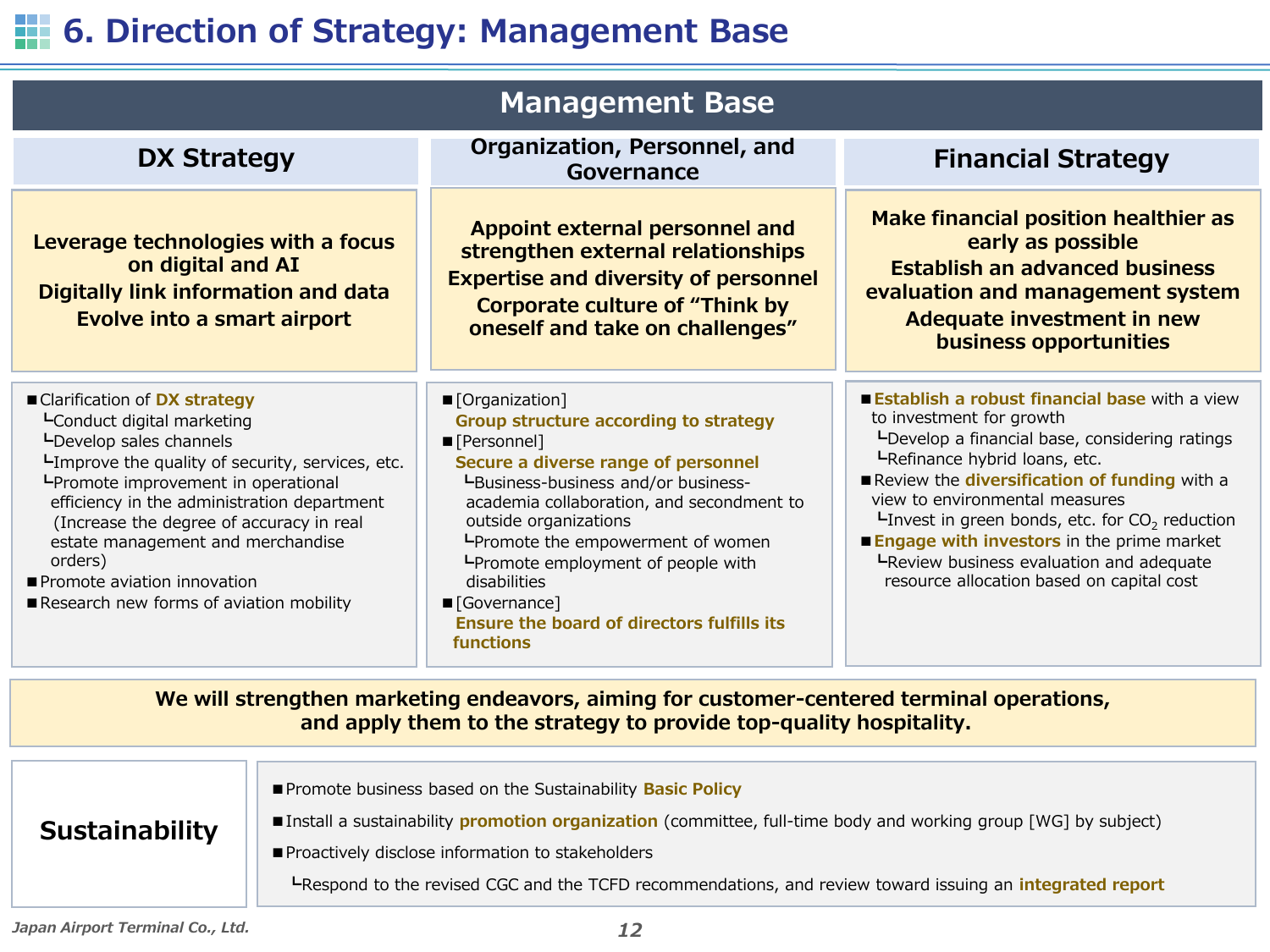## **(1) Sustainability Basic Policy**

Under the basic philosophy "To foster harmony between the public and the Group," we will help to realize a sustainable society through our business activities.

Based on the newly developed Sustainability Basic Policy, the entire Group will promote sustainability in cooperation with our stakeholders.

Basic philosophy The Japan Airport Terminal Group, as a purely private company assuming construction, management and operation of highly public passenger terminals, is fully aware of its social role and management goals in order to "Foster harmony between the public and the Group."

> **human-and-eco-friendly advanced airport 2030**

**for in 2030**

**World-leading hospitality**

**A safe and secure airport**

**Pleasant journey: stress-free** 

**Eco-airport**

**Social image when the goals are achieved Japan where travelers want to visit Sustainable growth of resilient aviation network Society where people can move safely in a comfortable way Carbon neutral Decarbonized society**

### **Sustainability Basic Policy Goals (visions)** we are aiming

The Japan Airport Terminal Group, as a purely private company assuming construction, management and operation of highly public passenger terminals, has adopted a basic philosophy of "To foster harmony between the public and the Group." To realize "To Be a World-Best Airport - To be the world's most respected airport, pursuing the satisfaction of all stakeholders -," we will promote sustainable business activities while contributing to the development of the socioeconomy under the Sustainability Basic Policy.

#### **Customers**

(1) Serving as an air gateway to Japan, we strive to operate customer-centered passenger terminals (convenience, comfortableness and functionality), continuously work at improving services and operations while actively utilizing digital technologies, and provide the best hospitality.

#### **Partners**

(2) Together with partners such as airline companies, tenants and subcontractors, and the national government, we promote development of safe and secure airports and open innovation toward mutual growth.

#### **Employees**

(3) We give consideration to physical and mental health and security of officers and employees, and strive to develop personnel and improve work environments so that they can work with a motivation while exercising a wide range of abilities they have in various fields associated with the airport.

### **Local Communities**

(4) In partnership with surrounding communities, we not only contribute to the growth of the Tokyo metropolitan area, but also enable domestic air mobility in cooperation with airports throughout the country as the hub of the aviation network, and aim to co-exist and co-prosper with local communities throughout Japan.

### **Shareholders/Investors**

(5) We endeavor to be transparent in disclosing information on a timely basis and increase corporate value from a longterm perspective, based on engagement with shareholders and investors.

### **Global Environment**

(6) In moving toward a decarbonized society and/or a resource-circulation society, we aim to reduce the environmental burden associated with business activities through, for example, promoting measures against global warming and 3R, and realize sustainable airports in harmony with the global environment in cooperation with stakeholders.

#### **Common**

- (7) Having ensured absolute safety, we properly manage risks that may pose a threat to business activities. Also, we routinely promote disaster prevention measures, etc. and business continuity management so that, even in emergencies, we can ensure safety and continue operating the passenger terminal, which is public infrastructure, without delays.
- (8) We comply with domestic and overseas laws, regulations and rules, and carry out business honestly and fairly while taking human rights into consideration.

*Japan Airport Terminal Co., Ltd. 13*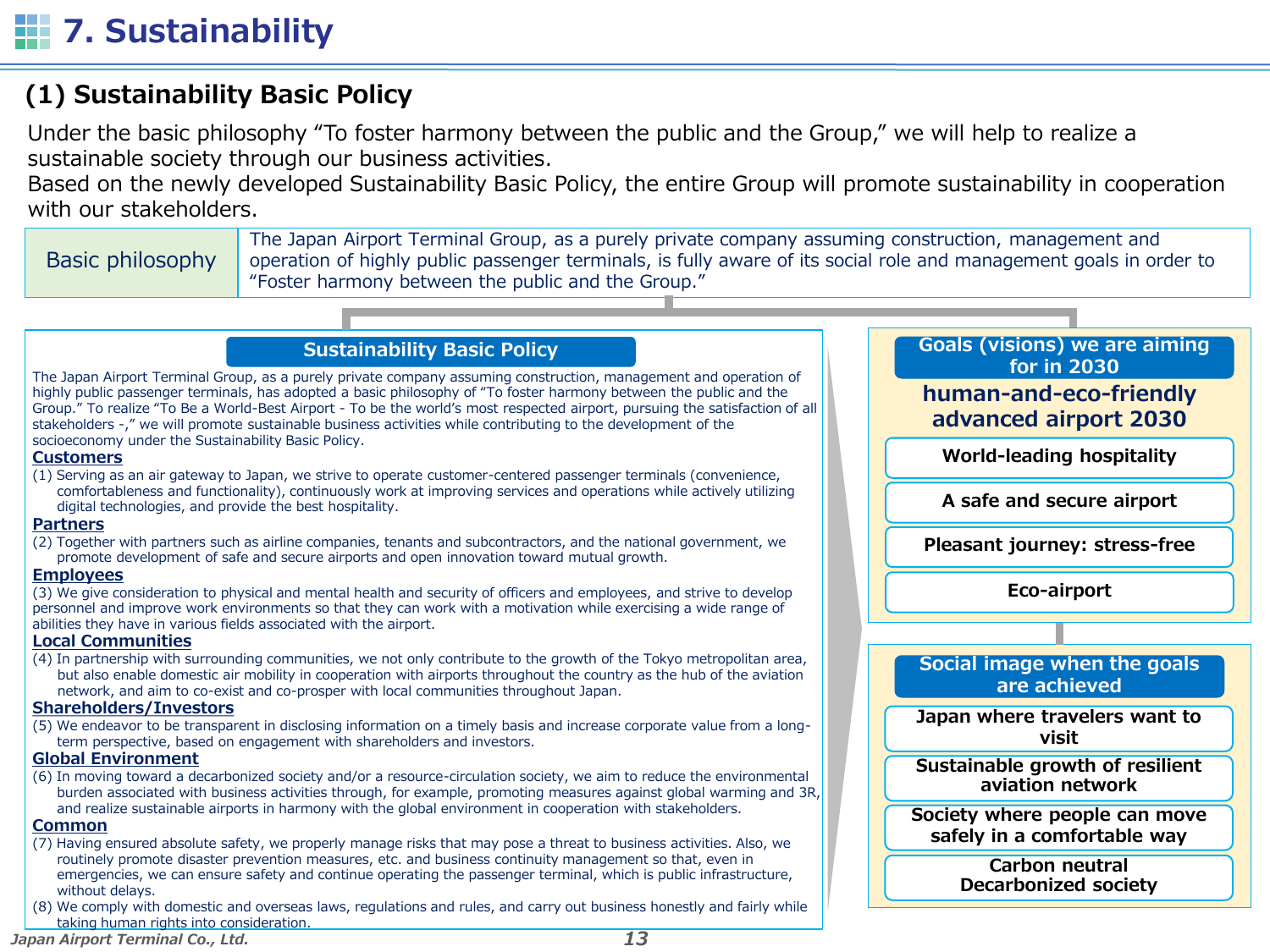# **7. Sustainability**

## **(2) System for promoting sustainability management**

We will **establish a Sustainability Committee** in July 2022, which will be chaired by the President and Representative Director. In addition, we **are planning to establish a Sustainability Promotion Office** as a dedicated body **under direct control of the President**.

Under the umbrella of the Sustainability Committee, we will create theme-based working groups and implement initiatives on sustainability on company-wide.



**Beyond FY22, we intend to aggressively implement initiatives that strengthen the foundation for sustainability management, such as creating a medium-term sustainability plan based on a materiality analysis and promoting information disclosure in accordance with the TCFD recommendations.**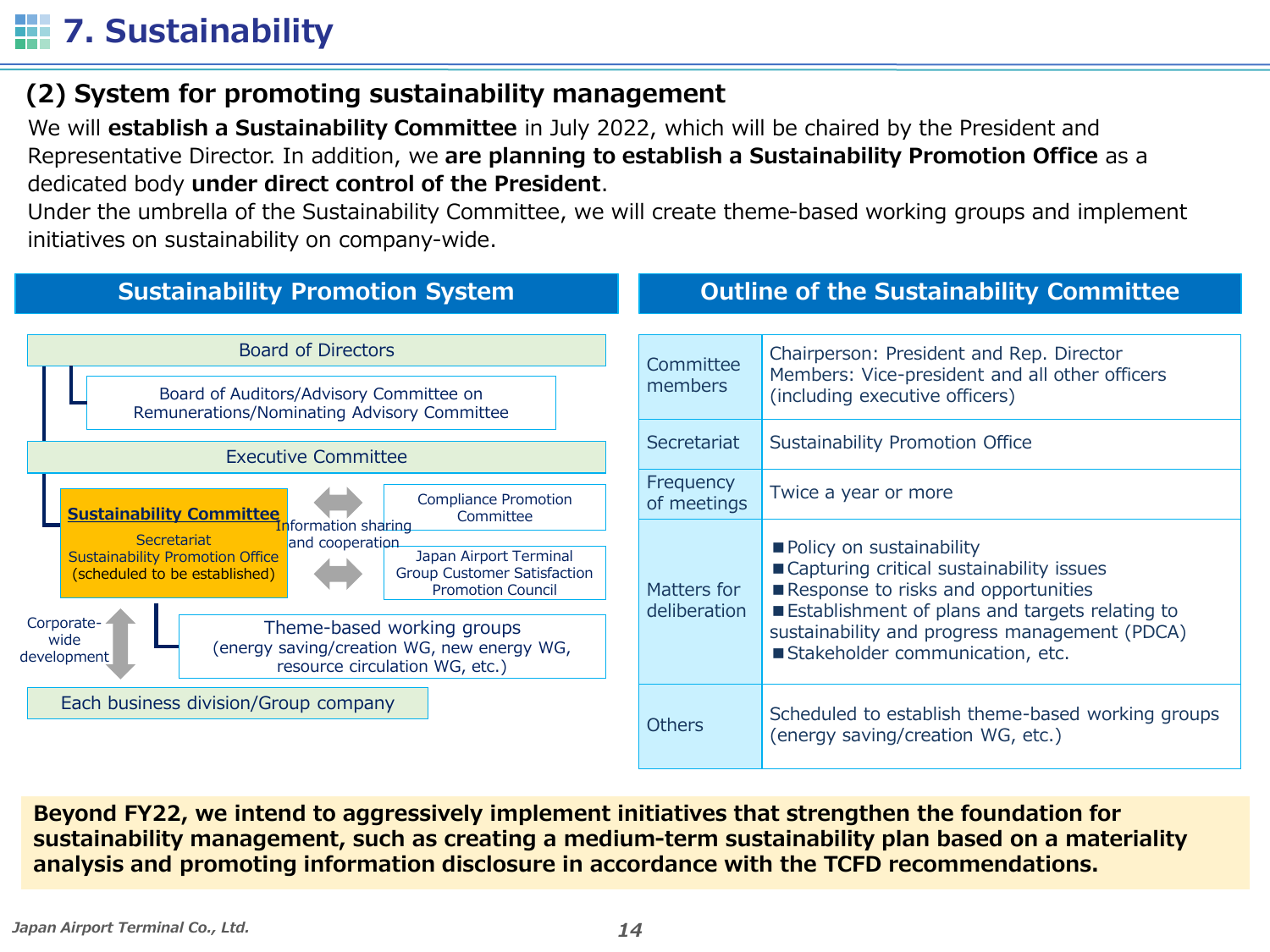### **(3) Sustainability initiatives <Current initiatives>**

#### **CS (Initiatives to improve customer satisfaction)**

- Create a CS Philosophy and CS Services Basic Policy
- Establish the Japan Airport Terminal Group Customer Satisfaction Promotion Council, and target management where the compliment/complaint rate and/or the customer satisfaction level are set as KPIs
- Implement various CS measures (install additional charging stations, improve the Wi-Fi environment, introduce hand dryers with air-cleaning functions, etc.)
- Win the world's best 5-Star Airport from SKYTRAX

### **Pleasant journeys: stress-free Eco-airport** Eco-airport

### **Promote universal design**

- Install facilities expecting a variety of customers (wide moving sidewalk, multi-function toilets, toilets for assistance dogs, "calm down, cool down space," etc.)
- Promote acquisition of qualifications such as that for service care-fitters and sign language interpreters
- Post on the website the names of stores that offer halal vegetarian foods and those that offer vegan products

#### **Leveraging new technologies**

- Create a mechanism to realize innovation (establish HANEDA ROBOTICS LAB, etc.)
- Adopt advanced technologies (cleaning robots, electric wheelchairs, AI concierges, multilingual video interpretation service, smart translation masks, etc.)

#### **World-leading hospitality and secure airport A safe and secure airport Initiatives for disaster and crime prevention**

- Install a 24-hour disaster prevention center
- Develop a disaster response manual (including a manual for response to A2-BCP)
- Periodically carry out joint training that includes each Group company and tenant
- Stockpile equipment for disaster and crime prevention, promote participation in a basic criticalcare course, introduce an emergency earthquake announcement system, establish voluntary standards for quality control and hygiene management for stores, etc.

#### **Initiatives for CO<sup>2</sup> reduction**

- Respond to energy-saving measures for electricity use and air conditioning (change lighting to LEDs, install geothermal heat pumps, etc.)
- Install a large-scale solar power generation system, adopt "Radi-Cool," which is a radiant cooling material that leverages advanced technologies, install plug-in stations for electric vehicles, etc.

#### **Waste reduction and recycling**

- Provide shopping bags that use renewable materials, eliminate plastic straws at directly managed stores, and recycle milk cartons disposed of at the lounge into toilet paper
- Launch of "TABETE Rescue Deli" to reduce food loss
- Reduce general waste by utilizing fully automated vanishing-type food waste disposers

| <b>Foundation supporting value creation (Initiatives common to all perspectives)</b>                                                                         |                                                                                                                                                                                                                                                                                                                                 |  |  |  |  |  |  |
|--------------------------------------------------------------------------------------------------------------------------------------------------------------|---------------------------------------------------------------------------------------------------------------------------------------------------------------------------------------------------------------------------------------------------------------------------------------------------------------------------------|--|--|--|--|--|--|
| Development of personnel and engagement                                                                                                                      | Occupational safety and health, and health-focused management                                                                                                                                                                                                                                                                   |  |  |  |  |  |  |
| • Implement rank-specific training, including languages and sign languages across the entire<br>Group<br>• Conduct interviews and follow-up for junior staff | • Establish a new Work-Style Reforms Promotion Team Leader Council<br>· Promote preventive measures against infectious diseases, and obtain certification for the AHA<br>program from Airports Council International (ACI)<br>• Collaborate with an occupational health physician, set up a mental health counseling desk, etc. |  |  |  |  |  |  |

### **<Key initiatives in the future>**

| Eco-airport                                 | $\cdot$ Initiatives to achieve the 46% CO <sub>2</sub> reduction target by 2030<br><b>L</b> Promote a change of lighting to LEDs and responses to<br>decarbonization such as replacing air conditioners | Safety and<br>security              | . Respond fast to earthquake damage, such as repairing specific ceilings<br>. Eliminate blind spots by increasing the number of ITV cameras (T2)<br>· Introduce non-contact customer service (self-checkouts, automated payment, etc.)                                                                       |  |  |
|---------------------------------------------|---------------------------------------------------------------------------------------------------------------------------------------------------------------------------------------------------------|-------------------------------------|--------------------------------------------------------------------------------------------------------------------------------------------------------------------------------------------------------------------------------------------------------------------------------------------------------------|--|--|
|                                             | · Obtain T1 satellite ZEB Oriented<br>. Reduce food loss and reduce waste disposal by reusing materials, etc.<br>. Change materials used in shopping bags and charge fees for the bags                  | Create<br>business<br>opportunities | . Develop and expand the range of ethical products<br>LUpcycling products, fair-trade products, locally produced products, etc.<br>. Contribute to the development of surrounding areas and the Tokyo metropolitan<br>area as well as to the revitalization of local regions by taking advantage of Haneda's |  |  |
| <b>Hospitality</b>                          | · Further initiatives to improve customer satisfaction (CS)                                                                                                                                             |                                     | site and networks                                                                                                                                                                                                                                                                                            |  |  |
| <b>Pleasant</b><br>journeys:<br>stress-free | -Enable smooth quiding by installing additional digital signage and<br><b>FIS</b><br>LUpgrade Wi-Fi equipment<br>Linstall additional emergency flashbulbs for hearing-impaired persons                  | Solve social<br><b>issues</b>       | . Diversity of personnel<br>L-Business-business or business-academia collaboration, promote the empowerment of<br>women and promote the employment of people with disabilities<br>· Solve social issues such as securing the labor force through developing new technologies<br>such as robots               |  |  |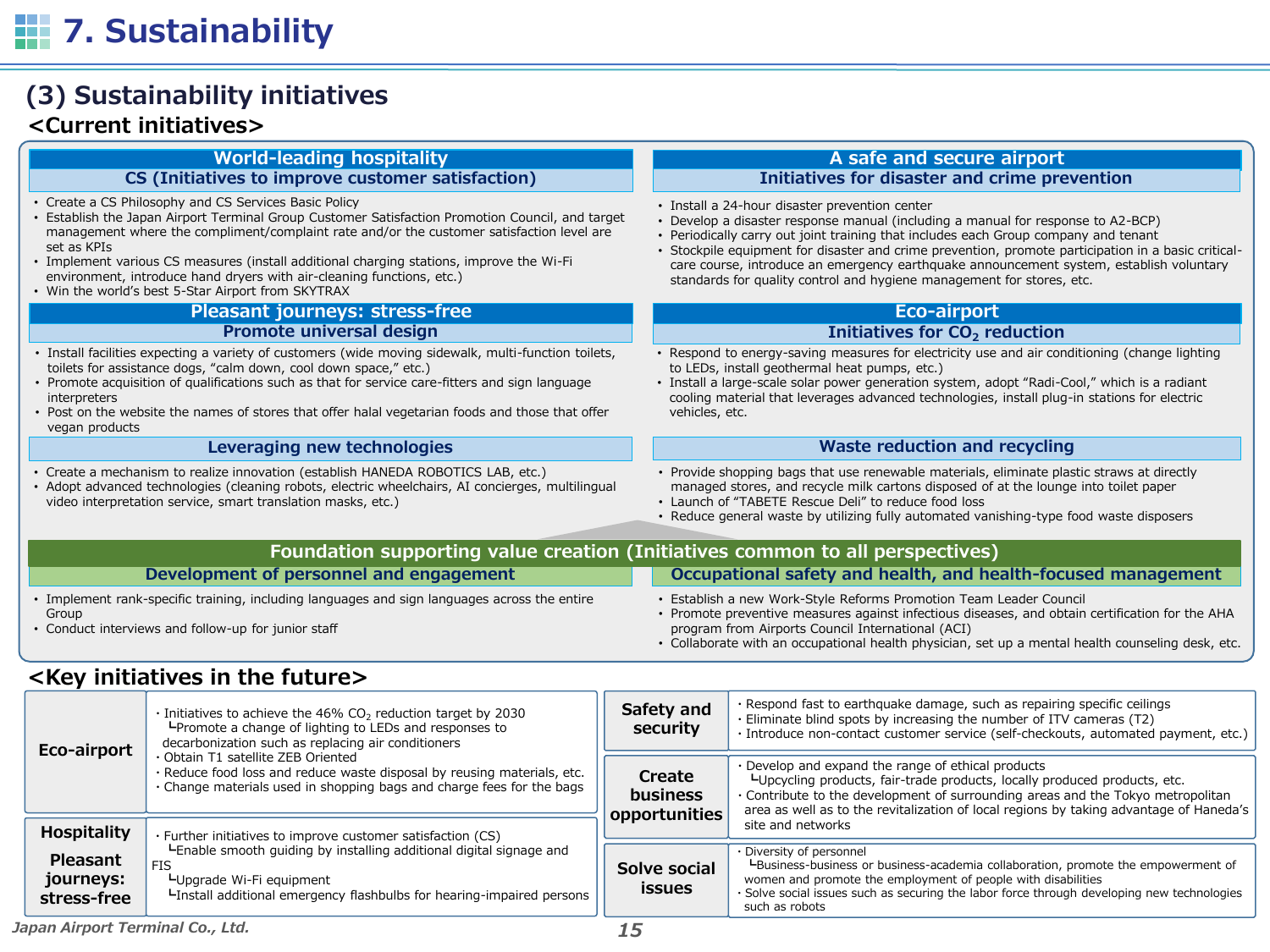# **8. Strategy Road Map**

|                                                                   | 2022                                                                                                                                                                        | 2023                                                                                   | 2024                                                                                                                                                                           | 2025 | 2026                                                                                                                                                                                                                                                                                                                                                         | 2027                                                                    | 2028                                                                                                                        | 2029 | 2030                                               |
|-------------------------------------------------------------------|-----------------------------------------------------------------------------------------------------------------------------------------------------------------------------|----------------------------------------------------------------------------------------|--------------------------------------------------------------------------------------------------------------------------------------------------------------------------------|------|--------------------------------------------------------------------------------------------------------------------------------------------------------------------------------------------------------------------------------------------------------------------------------------------------------------------------------------------------------------|-------------------------------------------------------------------------|-----------------------------------------------------------------------------------------------------------------------------|------|----------------------------------------------------|
| Sustainability                                                    |                                                                                                                                                                             |                                                                                        | <b>Establish the Sustainability Promotion Office</b><br>(Strengthen the foundations of sustainability management)<br>Promote business based on the Sustainability Basic Policy |      |                                                                                                                                                                                                                                                                                                                                                              | Reduce $CO2$ : Implement measures to achieve quantitative<br>indicators |                                                                                                                             |      | $CO2$ reduction<br>$-46%$<br>(compared to<br>2013) |
| <b>Facilities</b><br>management                                   | <b>Terminal 1</b><br><b>Terminal 2</b>                                                                                                                                      | Connect the satellite to the main<br>building<br><b>Promote operational excellence</b> | Construct a new satellite<br>(in conjunction with the government's apron upgrade)<br>Suppress rebound from operational cost reductions<br>Take measures against vacant space   |      | Response to development, renovation, etc. of the apron<br><b>Respond to the Haneda Access Line</b><br>(expected to start in 2029)<br>Operational Excellence (Simultaneously pursue high efficiency and high<br>quality)<br>Further strengthen the functions of airport infrastructure and<br>the internationalization to prepare for an increase in overseas |                                                                         |                                                                                                                             |      |                                                    |
| Merchandise<br>sales/Food and<br>beverage                         | <b>Expand sales</b><br>channels and<br>merchandise by<br>leveraging EC                                                                                                      | <b>Renovate commercial zones</b>                                                       | Improve efficiency of and diversify store operations<br>Develop Haneda-original products and expand sales share                                                                |      | Develop "retail-tainment" that provides experience value<br>Expand sales channels and merchandise, including EC, cross-border EC and duty-free reservation sites<br>Strengthen one-to-one marketing to airport users                                                                                                                                         | (Review with a view to an increase in future airline demand)            | <b>Number of</b><br>overseas<br>visitors to<br>Japan:<br>60 million<br><b>Consumption:</b><br>15 trillion                   |      |                                                    |
| New business/<br><b>Expertise</b><br><b>business</b>              |                                                                                                                                                                             | business development                                                                   | Utilize Haneda's value + utilize its expertise: Strengthen<br>Research and develop new business seeds                                                                          |      |                                                                                                                                                                                                                                                                                                                                                              |                                                                         | Contribute to profits as one of the earnings bases                                                                          |      | yen<br><b>Government</b><br>target                 |
| <b>DX</b> promotion                                               |                                                                                                                                                                             | Promote digital marketing<br>department                                                | Improve operational efficiency in the administration<br>Promote innovation in the aviation industry                                                                            |      |                                                                                                                                                                                                                                                                                                                                                              |                                                                         | Leverage technologies, with a focus on digital and AI<br>Digitally link information and data<br>Evolve into a smart airport |      |                                                    |
| Organization<br>and personnel<br>Japan Airport Terminal Co., Ltd. | Group structure according to strategy<br>Ensure expertise and diversity of personnel<br>Cultivate a corporate culture of "Think by oneself and take on<br>challenges"<br>16 |                                                                                        |                                                                                                                                                                                |      | Maximize organizational strength<br>Form a team of highly competent personnel                                                                                                                                                                                                                                                                                |                                                                         |                                                                                                                             |      |                                                    |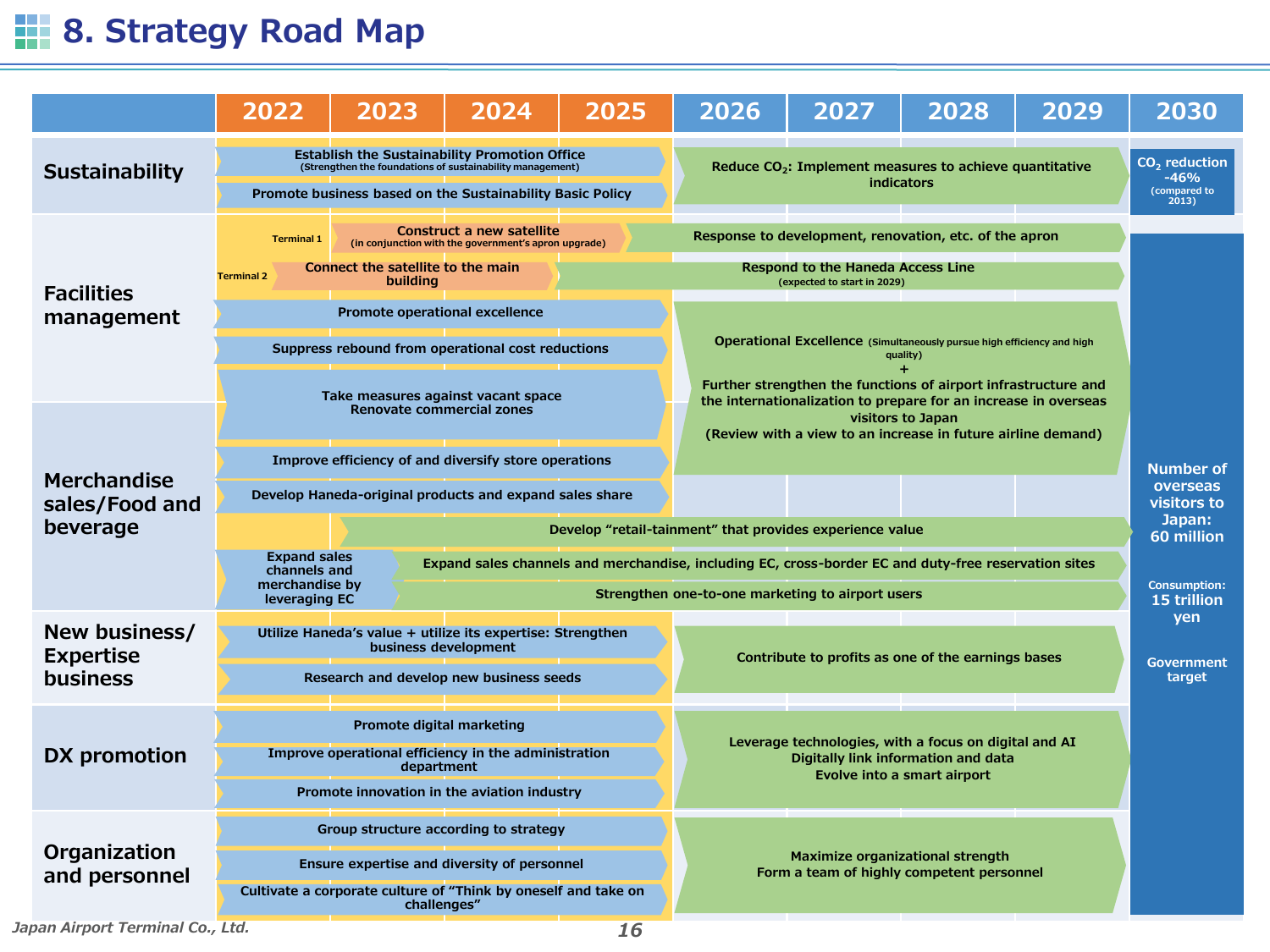## **9. Numerical Goals**

### **Idea of numerical goals**

- **▶An entity creating a "model recognized as the best in the world" ⇒**
- **▶Strengthening "earning power" with a focus on sustainability management ⇒**
- **▶Flexible response to changes in a business environment of great uncertainty ⇒**
- **▶A business entity that invests by taking advantage of opportunities for continuous growth ⇒**

### **■ FY25 Guidelines and the target profit and loss <Guidelines> <Target profit and loss>**



Previous standards: The previous revenue recognition accounting standards were applied to these figures.

| <b>Indicator type</b>                   | <b>Indicators used</b>               | <b>Target level</b>                                                                                                                  |                         | <b>P&amp;L for FY25</b>                |                      | <b>Reference: Previous</b><br>standards* |
|-----------------------------------------|--------------------------------------|--------------------------------------------------------------------------------------------------------------------------------------|-------------------------|----------------------------------------|----------------------|------------------------------------------|
| <b>Profitability</b><br>(Comprehensive) | <b>Consolidated net</b><br>income    | 16 billion yen or more                                                                                                               |                         | <b>Operating</b><br><b>revenues</b>    | 280.0 billion<br>yen | 320.0 billion<br>yen                     |
| <b>Profitability</b>                    | <b>Cost reduction</b><br>amount      | 2.5 billion yen<br>(Equivalent to 10% of the operating income target of 25<br>billion yen in the previous Medium-Term Business Plan) |                         | <b>Facilities</b><br>management        | 106.0 billion<br>yen | 106.0 billion<br>yen                     |
|                                         |                                      |                                                                                                                                      |                         | <b>Merchandise</b>                     | 156.0 billion        | 193.0 billion                            |
| <b>Efficiency</b>                       | <b>ROA (EBITDA)</b>                  | 12% or higher                                                                                                                        |                         | sales                                  | yen                  | yen                                      |
|                                         |                                      |                                                                                                                                      |                         | <b>Food and</b>                        | 18.0 billion         |                                          |
|                                         |                                      |                                                                                                                                      |                         | beverage                               | yen                  | 21.0 billion yen                         |
| <b>Stability</b>                        | <b>Equity ratio</b>                  | Aim to recover to the level of 40%                                                                                                   | <b>Operating income</b> |                                        | 30.0 billion<br>yen  |                                          |
| <b>Shareholder</b><br>return            | <b>Payout ratio</b>                  | 30% or more                                                                                                                          |                         | 27.0 billion<br><b>Ordinary income</b> |                      |                                          |
| <b>Airport</b><br>evaluation            | <b>SKYTRAX</b><br>evaluation ranking | <b>World's Best Airports TOP 3</b>                                                                                                   |                         | Net income                             | 16.0 billion<br>yen  |                                          |

\* Number of passengers in FY25: Assuming that the number of passengers will recover to the level of that in FY20 (after the expansion of international flight facilities), when the number of passengers was not affected by COVID-19 ([Estimated number of passengers at Haneda Airport] Domestic flights: 69 million passengers, International flights: 25.6 million passengers)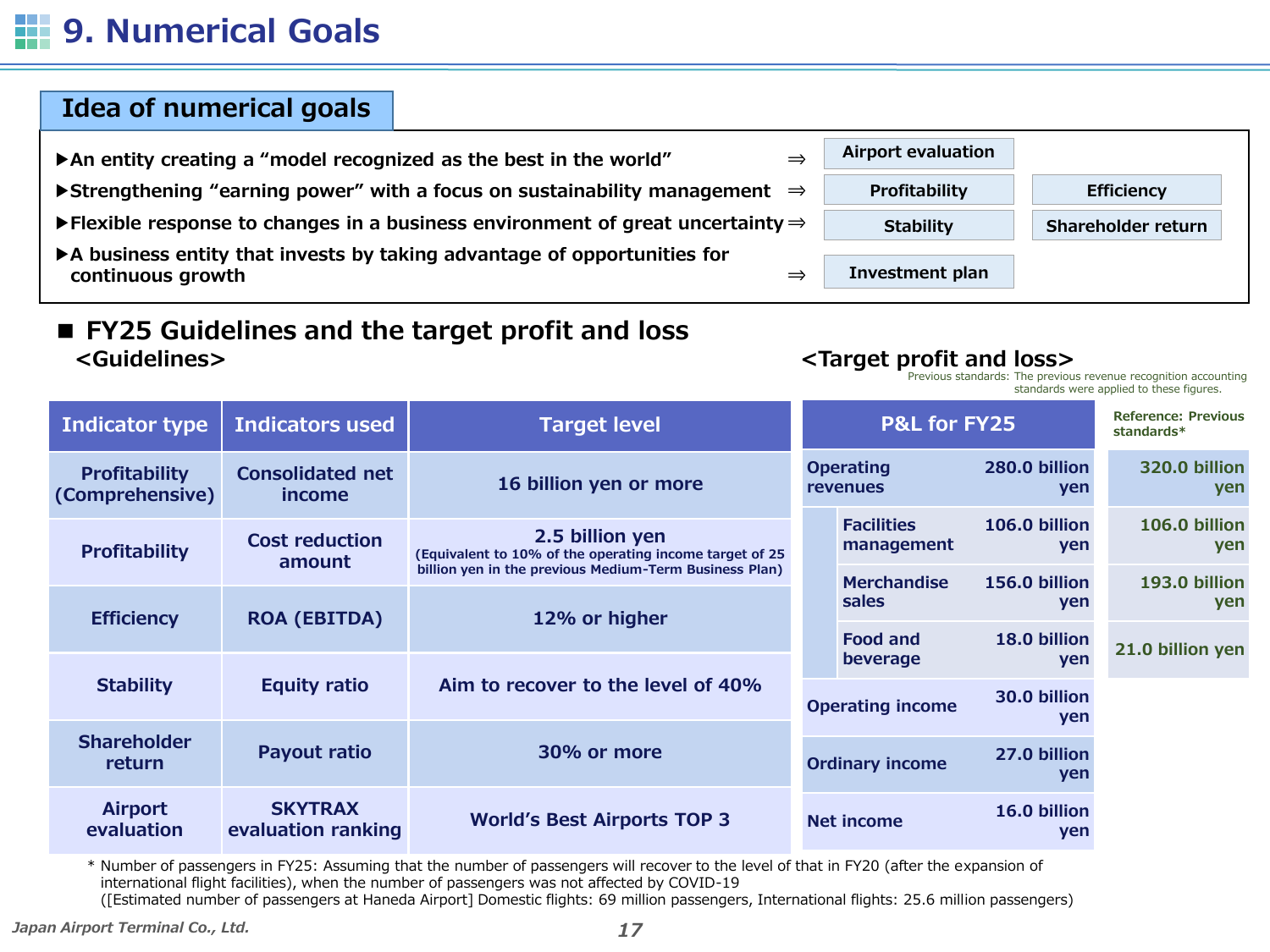### ■ **Estimated investment amount during the plan period**

|                 |             |             |             |             | , ווטיעו וט בווטוווש     |
|-----------------|-------------|-------------|-------------|-------------|--------------------------|
|                 | <b>FY22</b> | <b>FY23</b> | <b>FY24</b> | <b>FY25</b> | <b>Plan period total</b> |
| Investment plan | 15.0        | 29.0        | 34.0        | 27.0        | 105.0                    |

### **Facilities management 93.0 billion yen**

・T1/T2 satellite improvement construction, facility replacement construction, etc.

**Merchandise sales/Food and beverage 5.0 billion yen**

・Store renovation construction, system renewal, etc.

**New business/Expertise business 3.0 billion yen**

・HANEDA INNOVATION CITY, EC business, robot business, etc.

**Management base and others 4.0 billion yen**

・DX investment, etc.

## **➤ Investment in improvement of the T1/T2 satellite**

|                                          | <b>FY22</b> | <b>FY23</b> | <b>FY24</b> | <b>FY25</b> | (Billions of yen)<br>Plan period total |
|------------------------------------------|-------------|-------------|-------------|-------------|----------------------------------------|
| Investment plan for<br>satellite upgrade | 6.0         | 19.0        | 18.0        | <b>10.0</b> | 53.0                                   |

### **Construction of facilities related to CO<sup>2</sup> reduction (Total construction costs from FY22 to FY25)**

- ・ Construction to convert lighting to LEDs: 3.0 billion yen
- ・ Construction to replace air conditioners: 5.0 billion yen

\* Planned investment amount: 3.5 billion yen

 $(6.911)$  s  $(9.911)$ 

(Billions of yen)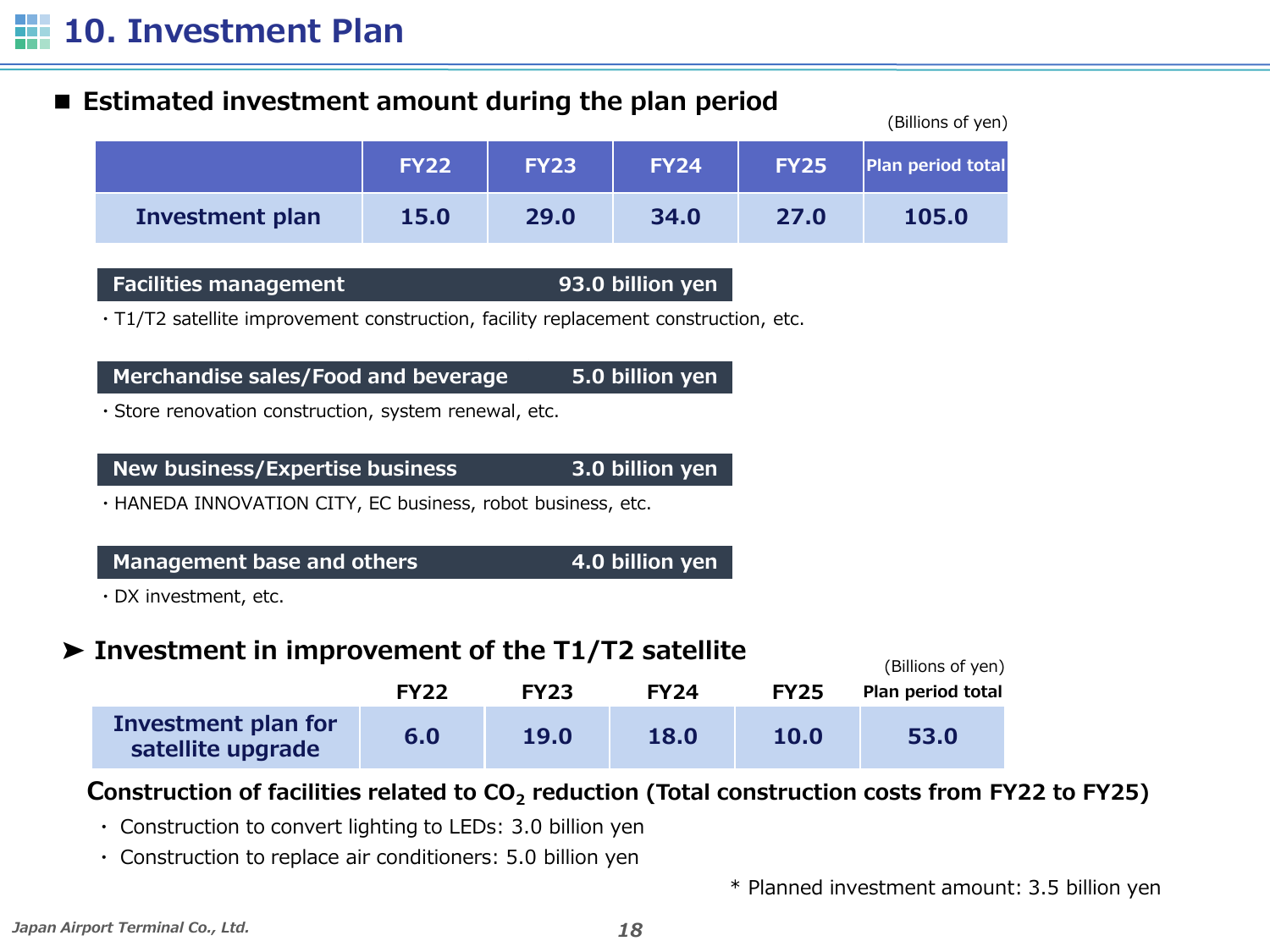## **11. Estimated Number of Travelers**

### ■ **Estimated number of travelers using Haneda Airport during the plan period**

Will recover to the level before the impact of COVID-19 (\*) at the beginning of FY23

\* Before the impact of COVID-19:

FY19 results (Apr.–Jan.) + Our forecasts (Feb.–Mar.) (10 thousands)

|                                                     |             |             | , 10 61000011007 |  |
|-----------------------------------------------------|-------------|-------------|------------------|--|
|                                                     | <b>FY21</b> | <b>FY22</b> | <b>FY23</b>      |  |
| <b>Number of passengers</b>                         | 2,838       | 5,852       | 6,900            |  |
| <b>Comparison with before</b><br>impact of COVID-19 | 41%         | 85%         | <b>100%</b>      |  |

About 69 million passengers are estimated annually after FY23 as well

### **Domestic flights International flights**

Will recover to the level planned for after the expansion of flight slots within FY24

|                             | (10 thousands) |             |             |             |             |
|-----------------------------|----------------|-------------|-------------|-------------|-------------|
|                             | <b>FY21</b>    | <b>FY22</b> | <b>FY23</b> | <b>FY24</b> | <b>FY25</b> |
| <b>Number of passengers</b> | 83             | 466         | 1,210       | 2,310       | 2,560       |
| <b>Comparison with plan</b> | 3%             | 18%         | 47%         | 90%         | 100%        |





*Japan Airport Terminal Co., Ltd. 19*